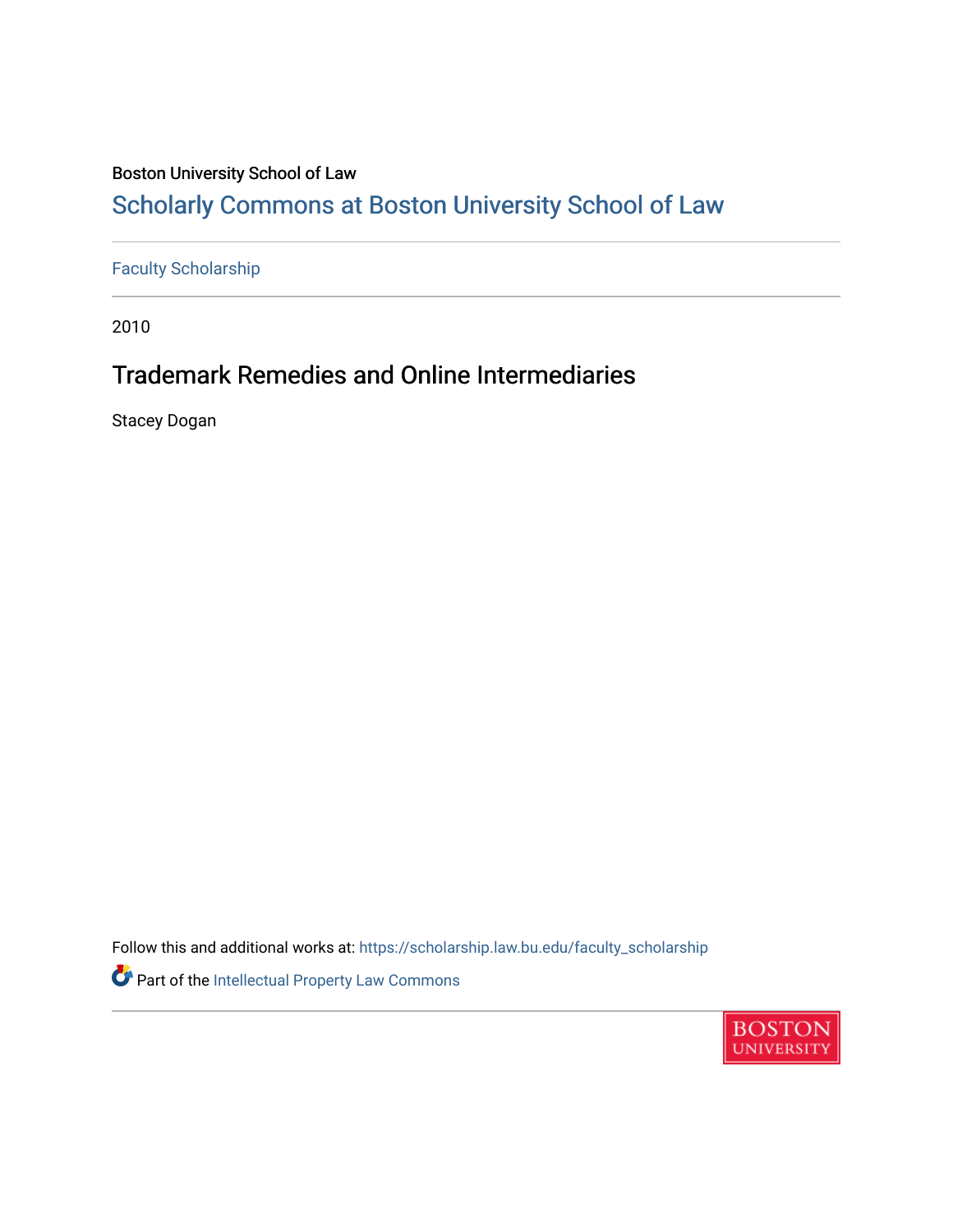### TRADEMARK REMEDIES AND ONLINE INTERMEDIARIES

### *by Stacey L. Dogan\**

*For several years now, courts and commentators have tussled over the question of whether online intermediaries can face liability under trademark law. Because both case law and commentary have largely focused on the threshold question of "trademark use," we know little about what specific behavior will subject intermediaries to liability and what remedies might follow. This Essay takes some preliminary steps toward addressing those questions.* 

 *It begins by classifying claims against intermediaries into three general groups: general-confusion claims, failure-to-police claims, and failure-torespond claims. It contends that differences in the nature of these claims justify distinct approaches, both in evaluating liability and in considering the appropriate scope of relief. In particular, it contends that judges evaluating claims against intermediaries should resist trademark law's general preference for broad prohibitory injunctions in favor of a tailored approach, given the significant benefits that can result from intermediaries' use of trademarks online.* 

| I.   |                                                               |  |
|------|---------------------------------------------------------------|--|
| Н.   |                                                               |  |
|      |                                                               |  |
|      | $B_{\cdot}$                                                   |  |
|      |                                                               |  |
|      |                                                               |  |
|      |                                                               |  |
|      |                                                               |  |
| III. |                                                               |  |
|      | A. Tailor the Injunction to the Defendant's Wrongful Acts 486 |  |
|      |                                                               |  |
|      |                                                               |  |
| IV.  |                                                               |  |
|      |                                                               |  |

### I. INTRODUCTION

Scholars have spilled much ink over the question of whether and when online intermediaries can face liability under trademark law. So

<sup>\*</sup> Professor and Law Alumni Scholar, Boston University School of Law.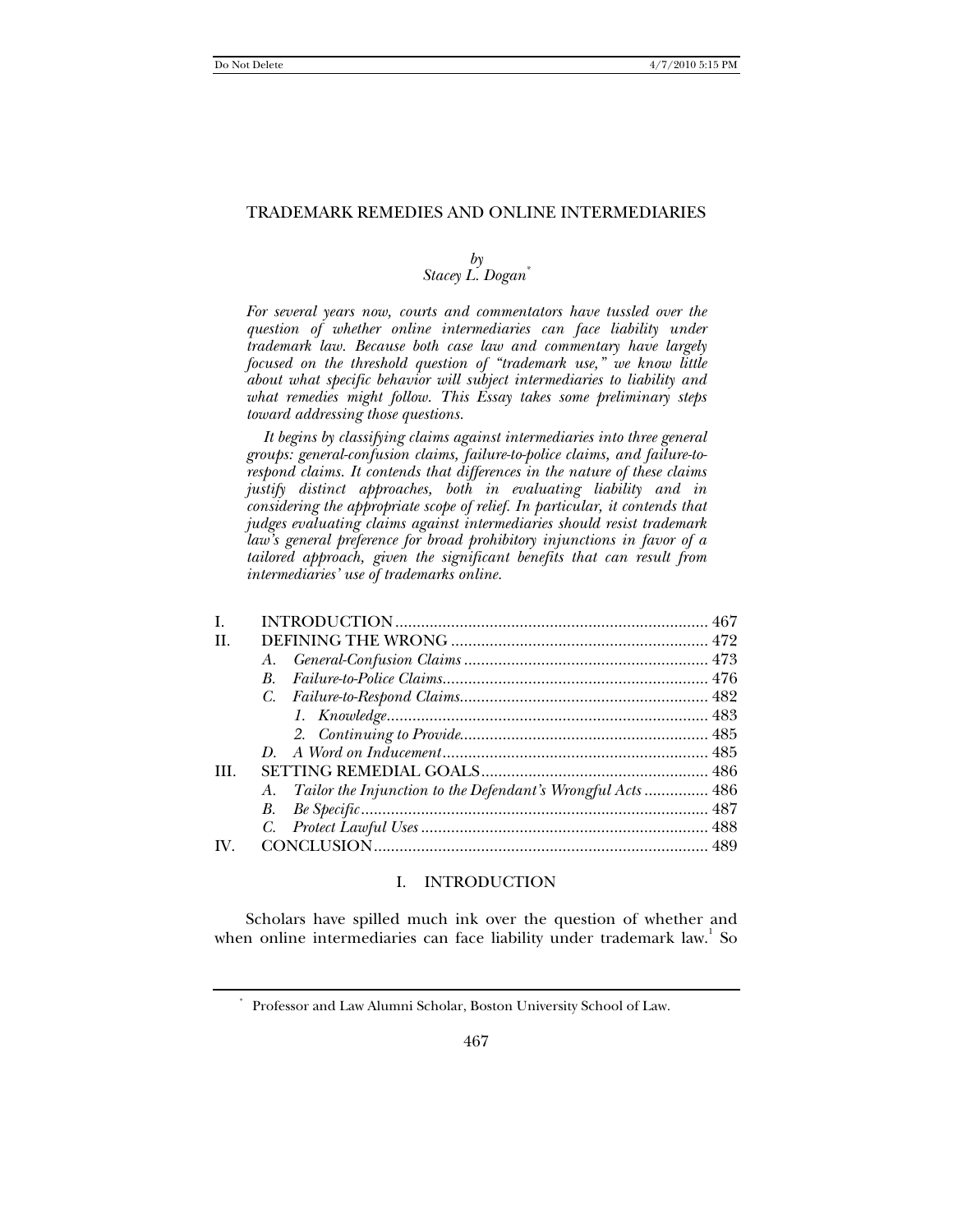far, both the scholarly debate and the case law have focused on the standards for infringement, asking whether parties such as search engines and auction sites can qualify as infringers under the Lanham Act.<sup>2</sup> Can Google, for example, face liability for allowing advertisers to place ads keyed to protected trademarks? Is eBay legally responsible for every counterfeit product sold on its site? Despite years of debate, the substantive standards are only just beginning to take shape, and they reflect no model of clarity. But a few broad principles are beginning to emerge: that intermediaries can qualify as infringers under trademark law;<sup>3</sup> that their liability should turn on their own role in creating confusion;<sup>4</sup> and—at least in my optimistic reading of the courts' opinions—that courts should be sensitive to the dangers of defining intermediary liability too broadly.<sup>5</sup> In particular, at least some courts and commentators have expressed concern that overly-expansive liability could impoverish the online marketplace by making it harder for

*See supra* note 1; *see also* Rescuecom Corp. v. Google Inc., 562 F.3d 123, 124 (2d Cir. 2009); Tiffany (NJ) Inc. v. eBay, Inc., 576 F. Supp. 2d 463, 473 (S.D.N.Y. 2008). 3

*See, e.g.*, *Rescuecom Corp.*, 562 F.3d at 124; Playboy Enters., Inc. v. Netscape Commc'ns Corp., 354 F.3d 1020, 1024 (9th Cir. 2004); Google Inc. v. Am. Blind & Wallpaper Factory, Inc., No. C 03-5340 JF (RS), 2007 WL 1159950 (N.D. Cal. Apr. 18, 2007). The European Court of Justice, on the other hand, has held that search engines who "use" marks merely to facilitate another's advertisements are not themselves infringers. *See* Joined Cases C-236/08, C-237/08, & C-238/08, Google France v. Louis Vuitton Malletier, 2010 WL 1030379, ¶ 56 (March 23, 2010) (Grand Chamber) ("[S]uffice it to note that the use, by a third party, of a sign identical with, or similar to, the proprietor's trade mark implies, at the very least, that that third party uses the sign in its own commercial communication. A referencing service provider allows its clients to use signs which are identical with, or similar to, trade marks, without itself using those signs."). 4

*See, e.g.*, *Rescuecom Corp*., 562 F.3d at 131 ("What Rescuecom alleges is that by the manner of Google's display of sponsored links of competing brands in response to a search for [a] brand name (which fails adequately to identify the sponsored link as an advertisement, rather than a relevant search result), Google creates a likelihood of consumer confusion as to trademarks."); *Am. Blind & Wallpaper Factory, Inc.*, 2007 WL 1159950, at \*4; *see generally* Stacey L. Dogan, *Beyond Trademark Use*, 8 J. TELECOMM. & HIGH TECH. L. 135, 136–37 (2010). 5 *Cf. Playboy Enters., Inc.*, 354 F.3d at 1034–36 (Berzon, J., concurring) (noting

that the non-confusing use of trademarks to increase consumer choice should not constitute infringement).

<sup>&</sup>lt;sup>1</sup> See, e.g., Margreth Barrett, *Internet Trademark Suits and the Demise of "Trademark Use,"* 39 U.C. DAVIS L. REV. 371, 373 (2006); Graeme B. Dinwoodie & Mark D. Janis, *Confusion Over Use: Contextualism in Trademark Law*, 92 IOWA L. REV. 1597 (2007); Stacey L. Dogan & Mark A. Lemley, *Grounding Trademark Law Through Trademark Use*, 92 IOWA L. REV. 1669, 1670 (2007) [hereinafter Dogan & Lemley, *Trademark Use*]; Stacey L. Dogan & Mark A. Lemley, *Trademarks and Consumer Search Costs on the Internet*, 41 HOUS. L. REV. 777 (2004) [hereinafter Dogan & Lemley, *Internet*]; Greg Lastowka, *Google's Law*, 73 BROOK. L. REV. 1327, 1328 (2008); Mark P. McKenna, *Trademark Use and the Problem of Source*, 2009 U. ILL. L. REV. 773, 828; Uli Widmaier, *Use, Liability, and the Structure of Trademark Law*, 33 HOFSTRA L. REV. 603, 605 (2004); *cf.* Eric Goldman, *Deregulating Relevancy in Internet Trademark Law*, 54 EMORY L.J. 507, 595 (2005); Jennifer E. Rothman, *Initial Interest Confusion: Standing at the Crossroads of Trademark Law*, 27 CARDOZO L. REV. 105, 107 (2005). 2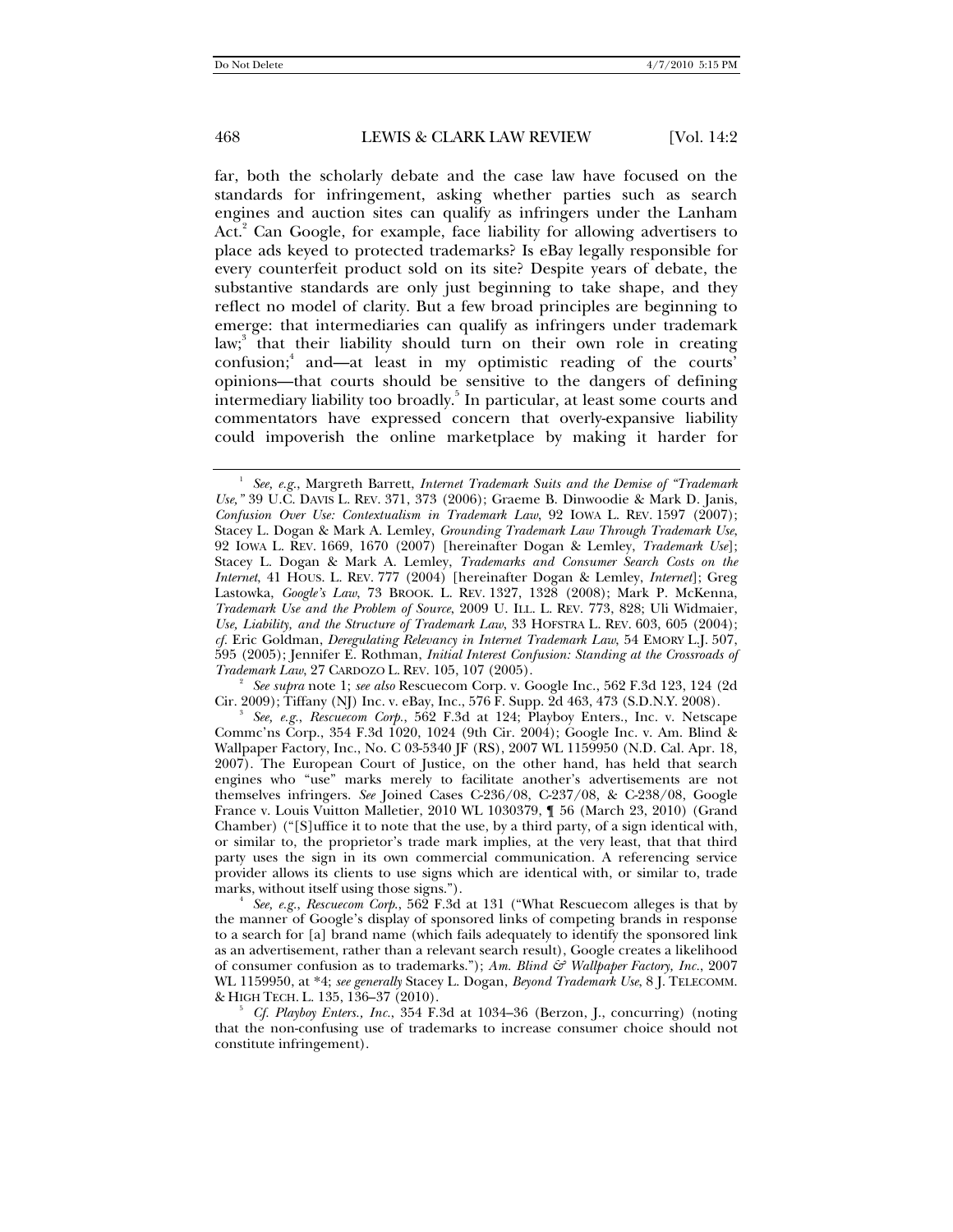competitors, critics, sellers of complementary products, and others to reach customers who might benefit from their informational offerings.<sup>6</sup>

Given the plodding pace of our judicial system and the tendency toward settlement,<sup>7</sup> none of the intermediary trademark suits has reached a final disposition; so we know little about what remedies courts will impose if and when they find liability. Indeed, the literature on intermediary liability has devoted little attention to the question of remedies. Yet the scope of relief granted in these cases will largely determine whether the threat of trademark liability serves as a limited and constructive market regulator or a drag on competition and speech. If courts exercise their remedial discretion wisely and sparingly, they may well avoid the chilling effects feared by many scholars, as well as advocates for consumer and speech interests.<sup>8</sup> If, however, courts grant injunctions that require intermediaries broadly to police their networks, we could see an impoverishment of the information marketplace, to the detriment of competitors, consumers, and our society at large.

This Essay offers some observations on the appropriate scope of relief in trademark suits against intermediaries. My comments are not only preliminary, but also highly speculative, because we have yet to see a single decision finding an intermediary liable under substantive trademark standards. Nonetheless, the existing case law offers some clues about the theories of liability most likely to persuade a court; this Essay focuses on these theories in thinking about suitable remedies.

Normatively, I take it as a given that trademark law exists to promote informational clarity in markets, with fair competition as the underlying and ultimate goal.<sup>9</sup> This economic lens—though not uncontested—

blog to the trademark holder).

*See* Brief for Public Citizen as Amicus Curiae in Support of Affirmance, *Rescuecom Corp.*, 562 F.3d 123 (No. 06-4881-CV) (warning of risks to consumer interests if online intermediary liability is defined too broadly); Brief for Electronic Frontier Foundation as Amicus Curiae in Support of Affirmance, *Rescuecom Corp.*, 562 F.3d 123 (No. 06-4881-CV) (warning of threats to free speech from broad intermediary liability under trademark law); Dogan & Lemley, *Trademark Use*, *supra* note 1, at 1689; Dogan & Lemley, *Internet*, *supra* note 1, at 838.

*See, e.g.*, TrafFix Devices, Inc. v. Mktg. Displays, Inc., 532 U.S. 23, 28 (2001) ("[P]rotection for trade dress exists to promote competition."); Qualitex Co. v. Jacobson Prods. Co., 514 U.S. 159, 163–64 (1995) ("[T]rademark law, by preventing others from copying a source-identifying mark, 'reduce[s] the customer's costs of shopping and making purchasing decisions,' for it quickly and easily assures a potential customer that *this* item—the item with this mark—is made by the same producer as other similarly marked items that he or she liked (or disliked) in the

<sup>6</sup> *See, e.g.*, *Tiffany (NJ) Inc.*, 576 F. Supp. 2d at 497. 7

*See, e.g.*, Agreed Final Judgment, Am. Airlines, Inc. v. Google Inc., No. 4:07-CV-487-A (N.D. Tex. July 17, 2008), *available at* http://docs.justia.com/cases/federal/ district-courts/texas/txndce/4:2007cv00487/169927/104/0.pdf (the confidential settlement approved by the Court was presented by both parties' counsel on Aug. 16, 2007); Stipulation and Order of Dismissal with Prejudice, Jews for Jesus v. Google Inc., No. 05 CV 10684 (S.D.N.Y. July 26, 2006), *available at* http://docs.justia.com/ cases/federal/district-courts/new-york/nysdce/1:2005cv10684/278090/1/0.pdf (involving a blog hosted on Google, resolved through settlement that transferred the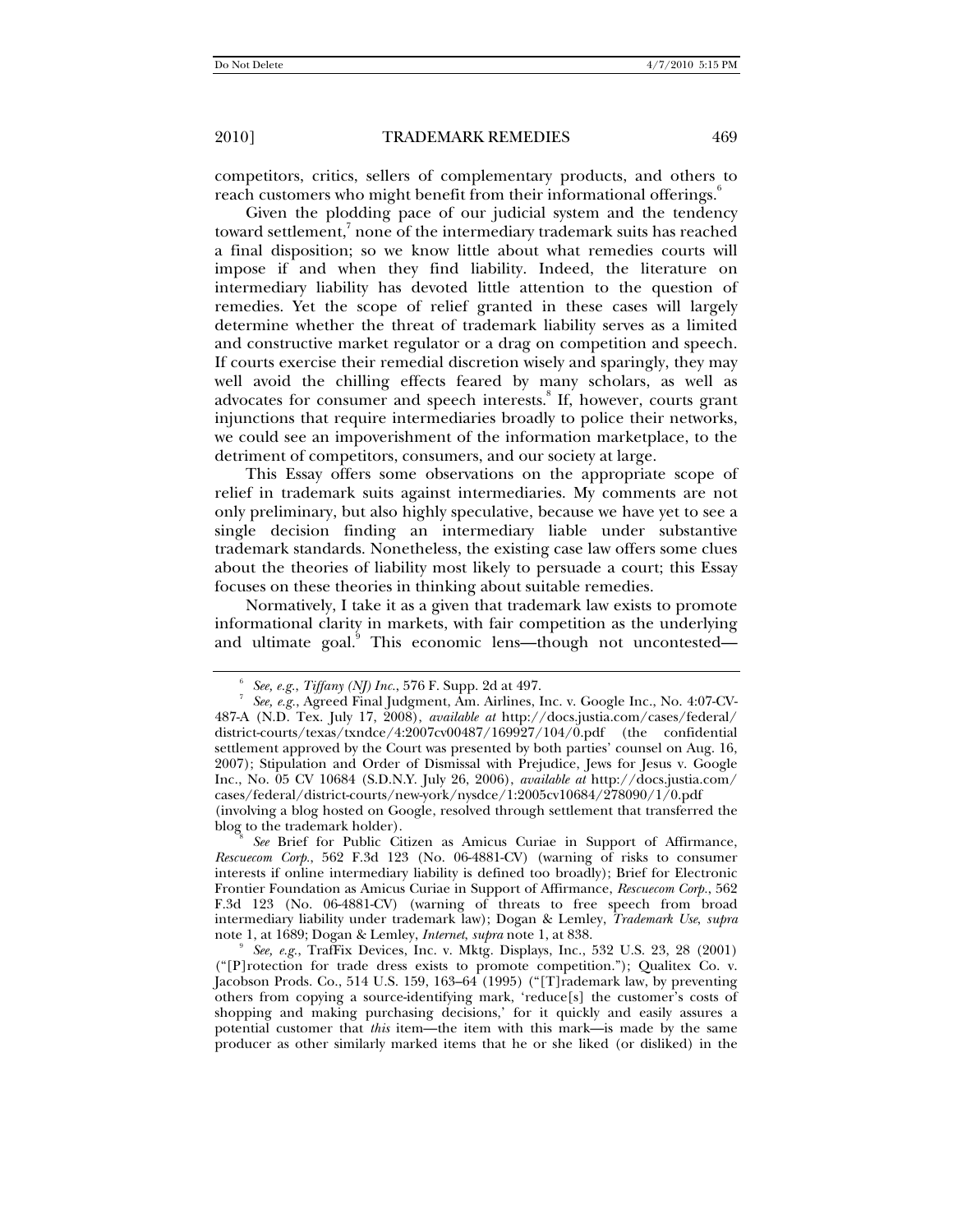reflects the prevailing Supreme Court attitude toward trademarks, as well as the dominant approach among scholars.<sup>10</sup> And it has important implications for trademark remedies: to serve trademark law's goals, remedies should achieve an overall improvement in the quality of information available in the marketplace. Traditionally, trademark injunctions have done this by preventing parties from using others' marks to confuse consumers over the source of their products. An injunction in such a case prevents a tangible harm—deceptive or unreliable product information—at a relatively low cost to the public, because the defendant has other choices to brand its goods.

The ratio of benefit to harm from trademark injunctions has no doubt changed over time as courts have expanded the scope of trademark holders' rights. Many scholars have challenged various aspects of this expansion on the ground that they limit competition and speech, and encourage socially wasteful expenditures on advertising and brand identity.<sup>11</sup> The risk of anticompetitive effects becomes especially great

trade dress protection).<br><sup>10</sup> *See Qualitex Co.*, 514 U.S. at 164; WILLIAM M. LANDES & RICHARD A. POSNER, THE ECONOMIC STRUCTURE OF INTELLECTUAL PROPERTY LAW 167 (2003); Robert G. Bone, *Enforcement Costs and Trademark Puzzles*, 90 VA. L. REV. 2099, 2105 (2004); Dogan & Lemley, *Internet*, *supra* note 1, at 778; William M. Landes & Richard A. Posner, *Trademark Law: An Economic Perspective*, 30 J.L. & ECON. 265, 268–69 (1987). *But see* Graeme B. Dinwoodie & Mark D. Janis, *Confusion Over Use: Contextualism in Trademark Law*, 92 IOWA L. REV. 1597, 1639 (2007) (critiquing the search costs theory of trademark protection and contending that "as trademarks assume a greater social significance and business models elevate trademark law as a principal tool of information policy, trademark law may have to take into account concerns about individual autonomy that range more broadly than mere marketplace choice" (footnotes omitted)); Mark P. McKenna, *The Normative Foundations of Trademark Law*, 82 NOTRE DAME L. REV. 1839, 1842 (2007) (challenging the economic account of trademark protection: "Rather than forcing square pegs into the round holes of economic efficiency, advocates of the efficiency approach should acknowledge that courts traditionally operated under a different theoretical framework and be upfront

The literature is substantial, and I mention only a few examples here. *See, e.g.*, Bone, *supra* note 10, at 2181; Mark A. Lemley, *The Modern Lanham Act and the Death of Common Sense*, 108 YALE L.J. 1687, 1688 (1999); Jessica Litman, *Breakfast with Batman: The Public Interest in the Advertising Age*, 108 YALE L.J. 1717, 1731 (1999); Glynn S. Lunney, Jr., *Trademark Monopolies*, 48 EMORY L.J. 367, 485 (1999); William McGeveran,

past." (citation omitted)); Standard Oil Co. v. Humble Oil & Ref. Co., 363 F.2d 945, 954 (5th Cir. 1966) ("The essence of competition is the ability of competing products to obtain public recognition based on their own individual merit. A product has not won on its own merit if the real reason the public purchases it is that the public believes it is obtaining the product of another company."); S. REP. NO. 79-1333, at 4 (1946), *reprinted in* 1946 U.S.C.C.A.N. 1274, 1275 ("Trade-marks, indeed, are the essence of competition, because they make possible a choice between competing articles by enabling the buyer to distinguish one from the other."); *see also* David S. Welkowitz, *The Supreme Court and Trademark Law in the New Millennium*, 30 WM. MITCHELL L. REV. 1659, 1687–89 (2004) (contending that the Supreme Court has returned to an unfair competition model of trademark protection, after flirting with a property-based approach); *cf.* Wal-Mart Stores, Inc. v. Samara Bros., Inc., 529 U.S. 205, 215 (2000) (expressing concerns about anticompetitive effects of overly broad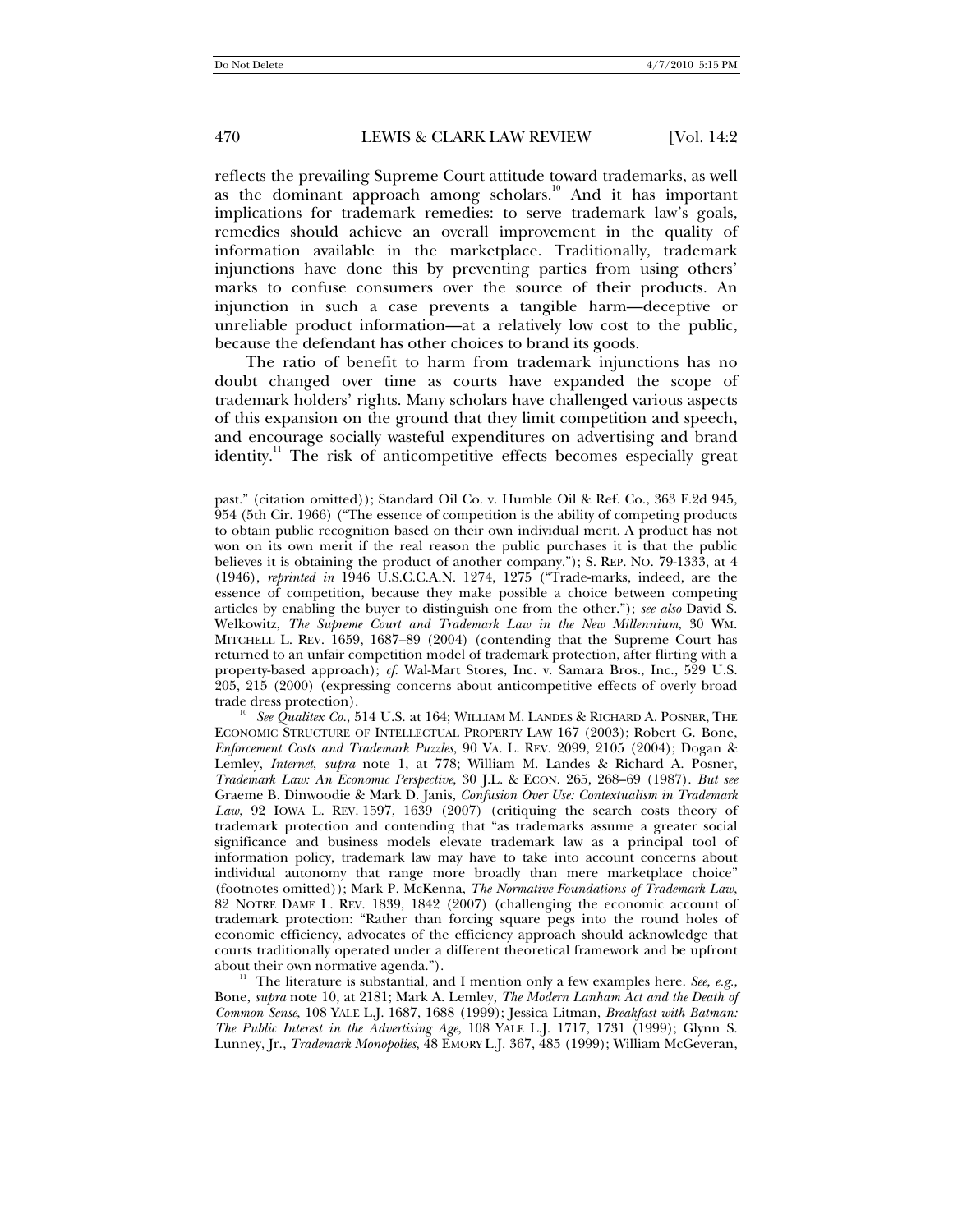when trademark law protects the product itself, rather than names or labels affixed to products. In such circumstances, trademark protection can inhibit competition in product markets, leading to allocative inefficiencies and inflated prices.<sup>12</sup>

Whatever the harms from trademark injunctions against individual defendants, however, the prospect of injunctions against intermediaries raises the stakes dramatically. By "intermediaries," I mean parties who are not themselves branding their products under a mark but are using the mark in some way to help a third party reach potential customers. EBay, for example, allows the use of marks as search terms on its auction site to connect sellers with people who might have an interest in their products. When the seller is offering a product manufactured by the trademark holder, eBay has an unambiguous legal right to do this. $13$  An injunction prohibiting eBay from using any particular trademark as a trigger for advertisements, then, would squash many uses that trademark law has long recognized as legitimate and that promote the law's informationrelated goals. This is so even if the injunction was based on a defensible legal conclusion that eBay's use had led, or could lead, to consumer confusion in some cases.

At the same time, trademark holders, courts, and many commentators understandably bristle at the idea of leaving intermediaries completely immune from liability under trademark law. Like other parties that enable infringement, some online intermediaries may deliberately sow confusion to divert attention to their advertisers' products.14 Or they might refuse, despite clear notice, to block obvious infringement taking place on their services. When this happens, liability

*Rethinking Trademark Fair Use*, 94 IOWA L. REV. 49, 51 (2008); McKenna, *supra* note 10, at 1916; *cf.* Ralph S. Brown, Jr., *Advertising and the Public Interest: Legal Protection of* 

*Trademark protection of product features*).<br> *Trademark protection of product features*).<br>
<sup>13</sup> *See Tiffany (ND Jac J. Jac J. Jac J. Jac J. Jac J. Jac J. Jac J. Jac J. Jac J. Jac J. Jac J. Jac J. Jac J. Jac J. Jac J. Jac* 

See Tiffany (NJ) Inc. v. eBay, Inc., 576 F. Supp. 2d 463, 473 (S.D.N.Y. 2008) ("Clearly, eBay and other online market websites may properly promote and facilitate the growth of legitimate secondary markets in brand-name goods."); *see also* Designer Skin, LLC v. S & L Vitamins, Inc*.*, 560 F. Supp. 2d 811, 819–20 (D. Ariz. 2009) (holding that an online seller had a legitimate interest in using the protected mark as a keyword to generate ads, when it sold the mark-holder's products on its site); *see generally* Scott Fetzer Co. v. House of Vacuums, Inc., 381 F.3d 477, 481 (5th Cir. 2004) (allowing resale and repair shop to use names of products it sells and services); Nitro Leisure Prods., LLC v. Acushnet Co., 341 F.3d 1356, 1364–65 (Fed. Cir. 2003) (permitting seller of refurbished golf balls to sell them under the manufacturer's mark); Polymer Tech. Corp. v. Mimran, 975 F.2d 58, 61–62 (2d Cir. 1992) ("As a general rule, trademark law does not reach the sale of genuine goods bearing a true mark even though the sale is not authorized by the mark owner." (footnote

<sup>&</sup>lt;sup>14</sup> *Cf.* Rescuecom Corp. v. Google Inc., 562 F.3d 123, 130 & n.4 (2d Cir. 2009) (worrying that narrow approach to intermediary liability might exempt search engines from liability for using trademarks "in ways designed to deceive and cause consumer confusion").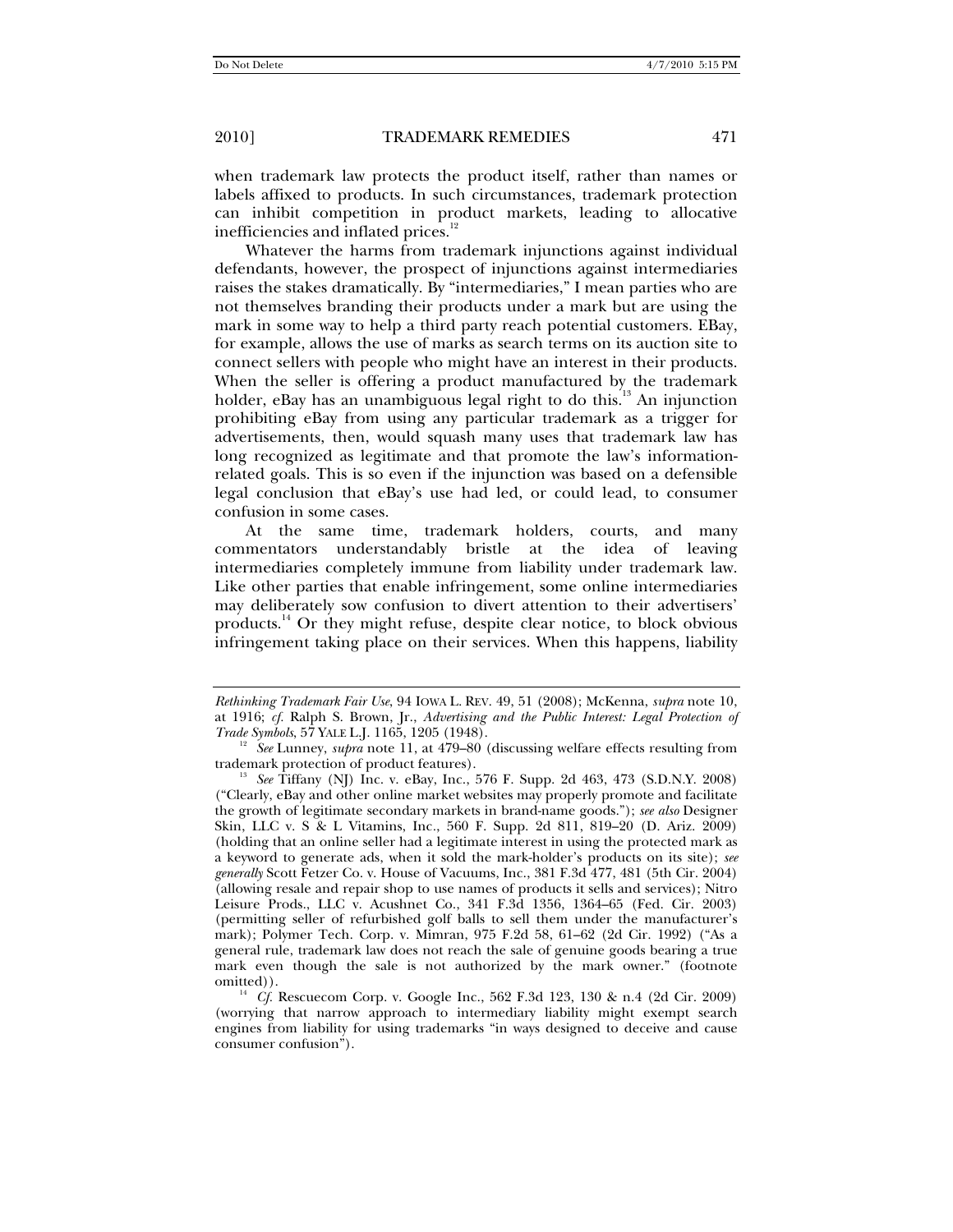may well be appropriate. But, because of the potential cost of broad injunctions, courts must take care in crafting relief where benefits outweigh the burdens on competition and speech.

The remainder of this Essay proceeds in three Parts. Part II describes the nature of trademark claims asserted against online intermediaries and tries to anticipate which claims might succeed, given the right facts. I divide intermediary claims into three types: general-confusion claims, which focus on the intermediary's purported role in creating confusion over the general integrity of its informational services; failure-to-police claims, which attempt to hold the intermediary liable for any confusion enabled by its use of trademarks, even without any direct causal relationship between the intermediary's own use and the resulting confusion; and failure-to-respond claims, which turn on the intermediary's failure to respond to complaints of infringement by users of its services.

Part III considers the implications of this claims classification for remedies analysis in intermediary suits. Given the difference in kind between traditional trademark infringement actions and claims against intermediaries, I contend that the general preference for broad prohibitory injunctions in trademark infringement suits makes little sense in the latter cases. Courts must use their general equitable discretion to tailor the remedy to the particular culpability of the intermediary defendant, taking care to avoid collateral damage. In particular, courts should take seriously their obligation to take the broader public interest into account when evaluating the proper scope of injunctive relief. I offer some concrete but tentative suggestions for courts crafting injunctions in intermediary trademark suits.

### II. DEFINING THE WRONG

Trademark suits against intermediaries are different animals than the traditional, run-of-the-mill infringement suit.<sup>15</sup> Most infringement actions involve a claim against a defendant that is branding its products under a mark.<sup>16</sup> In evaluating liability, courts consider factors such as the similarity between the plaintiff's and defendant's marks, products, and

<sup>15</sup> *See generally* Dogan & Lemley, *Trademark Use*, *supra* note 1, at 1670 ("[B]efore the recent spate of Internet-related cases, no court had ever recognized a trademark claim of the sort that trademark holders are now asserting. Trademark infringement suits have always involved allegations of infringement by parties who use marks in

connection with the promotion of their own goods and services."). 16 *See id.* at 1679–81 (discussing the historical distinction between direct and contributory infringement claims); *see, e.g.*, Virgin Enters. Ltd. v. Nawab, 335 F.3d 141, 146 (2d Cir. 2003) ("The test looks first to whether the plaintiff's mark is entitled to protection, and second to whether defendant's use of the mark is likely to cause consumers confusion as to the origin or sponsorship of the *defendant's* goods." (emphasis added)).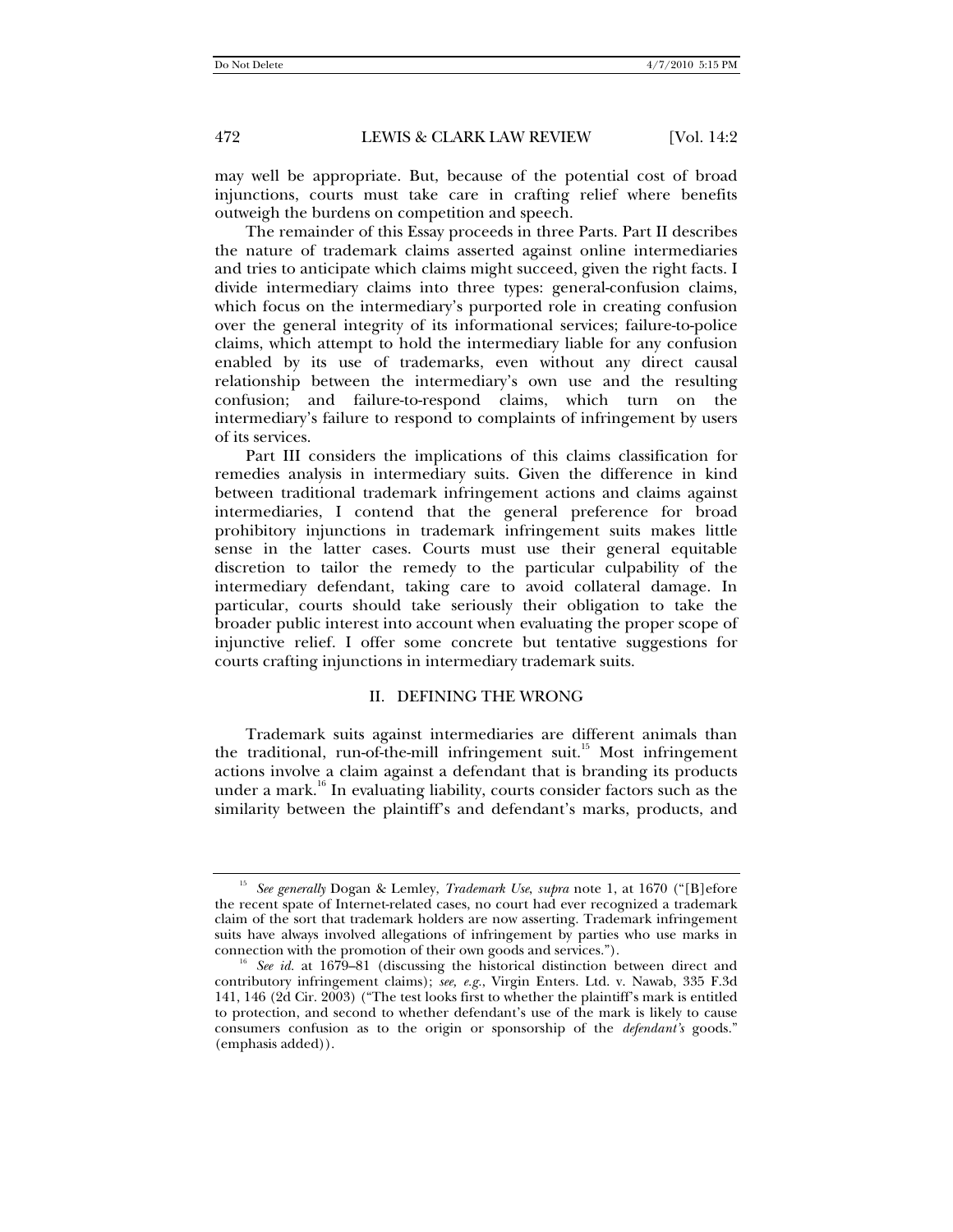customers; $17$  if the overlap creates a risk of consumer confusion as to the source, sponsorship, or affiliation of the parties' products or services, the court generally enjoins the defendant's continued use of the mark as a brand.

In the typical trademark case against an online intermediary, in contrast, the defendant is using a mark, not as a brand for its products, but as an informational device to connect a third party—the advertiser with potential customers. $19$  The plaintiffs in these cases are not claiming that the search engines are sowing confusion about the source of the intermediaries' products and services. Instead, plaintiffs argue that the use of trademarks in keyword-based advertising causes confusion as to the source of the *advertisers'* goods or services and seek to hold the search engine legally responsible for that confusion.

While both courts and plaintiffs can be frustratingly non-specific in defining the nature and factual predicates for these intermediary trademark claims, the claims appear to fall into three rough groupings, which I call general-confusion claims, failure-to-police claims, and failureto-respond claims. Of course, most complaints allege an amalgam of these categories;<sup>20</sup> nonetheless, classification can prove useful in disciplining courts and advocates to identify the nature of the defendant's culpability—a critical prerequisite to deciding what remedy to impose in each case. $21$ 

### *A. General-Confusion Claims*

General-confusion claims take issue with the overall search and advertising practices of search engines. Plaintiffs claim either that the mere use of trademarks as keyword-triggers causes consumer confusion, or that the search engine fails to adequately distinguish ads from search results, leaving consumers flummoxed as to the difference between them.

<sup>17</sup> *See, e.g.*, Polaroid Corp. v. Polarad Elecs. Corp., 287 F.2d 492, 495 (2d Cir. 1961) (identifying factors for evaluating likelihood of confusion); AMF Inc. v. Sleekcraft Boats, 599 F.2d 341, 348 (9th Cir. 1979); *see generally* 4 J. THOMAS MCCARTHY, MCCARTHY ON TRADEMARKS AND UNFAIR COMPETITION § 23:19 (4th ed. 2009) (discussing the standard for infringement). 18 *See* 4 MCCARTHY, *supra* note 17, § 30:1 ("An injunction is the usual and

standard remedy once trademark infringement has been found."). 19 *See generally* Stacey L. Dogan, *Trademarks and Consumer Information*, *in* MEREDITH

LECTURES: NOUVELLES APPROCHES EN PROPRIÉTÉ INTELLECTUELLE DANS UN MONDE TRANSSYSTÉMIQUE [INTELLECTUAL PROPERTY AT THE EDGE: NEW APPROACHES TO IP IN A TRANSSYSTEMIC WORLD] 321 (2007) (contending that trademark-related Internet searches reveal consumer preferences and characteristics which search engines can use to enable better matches between advertisers and potential customers); Eric Goldman, *Deregulating Relevancy in Internet Trademark Law*, 54 EMORY L.J. 507, 509

<sup>&</sup>lt;sup>20</sup> *See, e.g.*, Complaint at 5, 16–18, 31, Am. Airlines, Inc. v. Yahoo!, Inc., No. 4:08-CV-626-A, 2009 WL 381995 (N.D. Tex. Jan. 16, 2009).

See FED. R. CIV. P. 65(d) (requiring courts to define with particularity the basis for injunctive relief and the behavior covered by the injunction).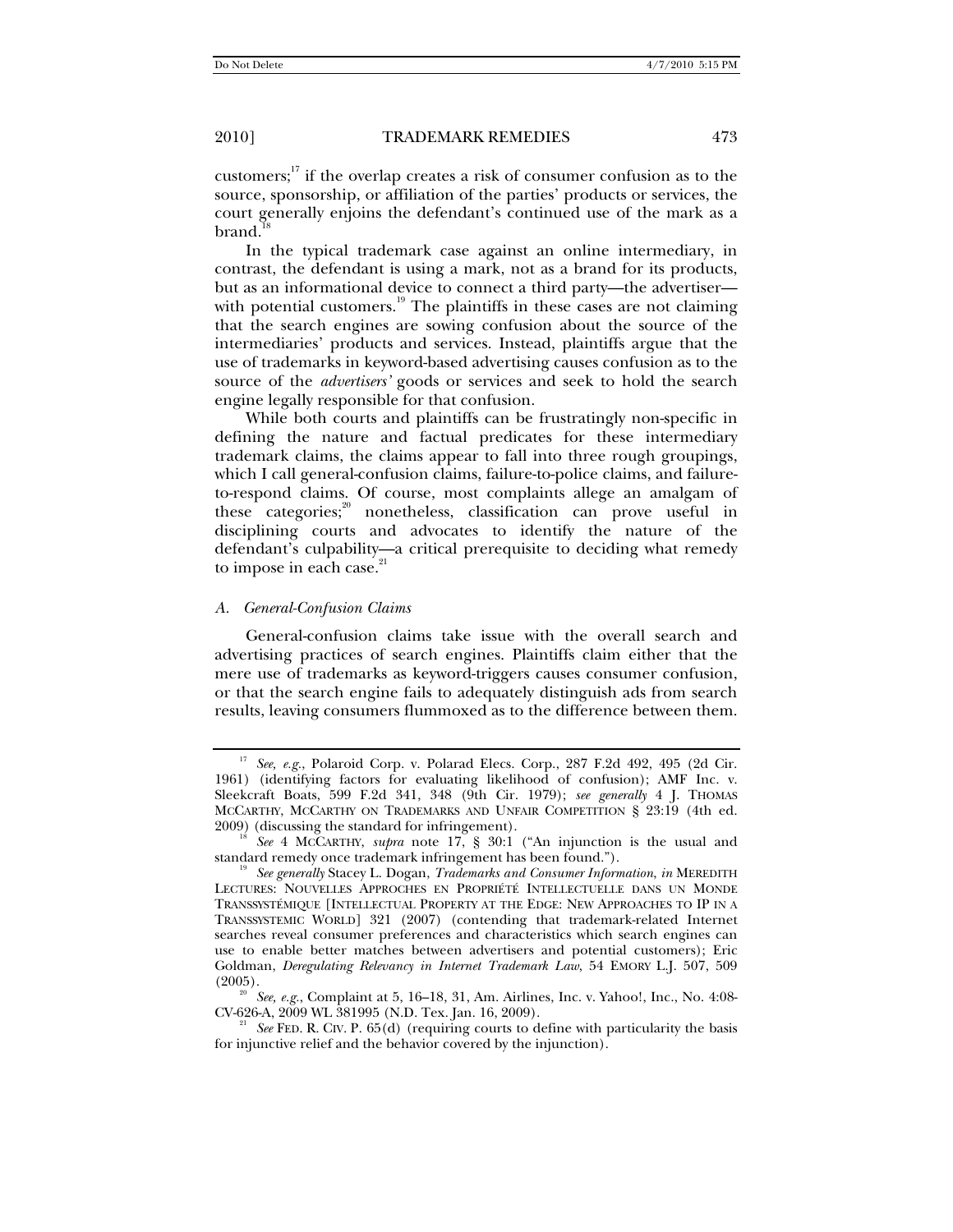The first sort of claim—that keyword-triggered advertising is inherently confusing—is highly problematic given the wide range of noninfringing and non-confusing uses of this advertising method. As a result, even the courts that have found plausible trademark claims against intermediaries have shied away from condemning all keyword advertising, however presented and labeled. $^{22}$ 

Courts have shown more sympathy, however, to the argument that search engines' presentation and labeling of advertisements contributes to consumer confusion.<sup>23</sup> These general-confusion claims are trademark claims only in the broadest sense: Because some of these confused consumers may have used a trademark in their query, they might be doubly confused—in thinking that ads were organic search results, and in thinking that the trademark holder had sponsored or sanctioned each of them.

I have argued elsewhere that trademark law provides a poor vehicle for addressing general-confusion claims, $24$  but these claims have found a warmer reception in the courts. In *Rescuecom Corp. v. Google Inc.*,<sup>25</sup> for example, the Second Circuit focused on general confusion in reversing a district court's dismissal of trademark claims against Google:

We have no idea whether Rescuecom can prove that Google's use of Rescuecom's trademark in its AdWords program causes likelihood of confusion or mistake. Rescuecom has alleged that it does, in that would-be purchasers (or explorers) of its services who search for its website on Google are misleadingly directed to the ads and websites of its competitors in a manner which leads them to believe mistakenly that these ads or websites are sponsored by, or affiliated with Rescuecom. This is particularly so, Rescuecom

<sup>22</sup> *See* Rescuecom Corp. v. Google Inc., 562 F.3d 123, 130–31 (2d Cir. 2009) (emphasizing plaintiff's allegations regarding context and presentation of advertisements and search results); Playboy Enters., Inc. v. Netscape Commc'ns Corp., 354 F.3d 1020, 1030 (9th Cir. 2004) (suggesting in *dictum* that trademark law would not apply to the use of plaintiff's marks to trigger ads for "sites that legitimately use PEI's marks," sites that clearly identify their source in their ad, or sites that "overtly compare PEI's products to a competitor's"); GEICO v. Google, Inc., No. 1:04CV507, 2005 WL 1903128, at \*6–7 (E.D. Va. Aug. 8, 2005) (mem.) (holding that plaintiff had failed to establish likelihood of confusion from Google's keywordtriggered ads); *see generally* Joined Cases C-236/08, C-237/08, & C-238/08, Google France v. Louis Vuitton Malletier, 2009 WL 2997620, ¶ 109 (Sept. 22, 2009 ) (opinion of Advocate General Maduro) (finding that the use of trademarks as keywords to

See Rescuecom Corp., 562 F.3d at 131 ("What Rescuecom alleges is that by the manner of Google's display of sponsored links of competing brands in response to a search for Rescuecom's brand name (which fails adequately to identify the sponsored link as an advertisement, rather than a relevant search result), Google creates a likelihood of consumer confusion as to trademarks."); *Playboy Enters., Inc.*, 354 F.3d at 1030 ("[W]e are evaluating a situation in which defendants display competitors' unlabeled banner advertisements, with no label or overt comparison to PEI, after Internet users type in PEI's trademarks.").<br><sup>24</sup> *See, e.g.*, Dogan, *supra* note 4, at 139–41.<br><sup>25</sup> 562 F.3d at 124.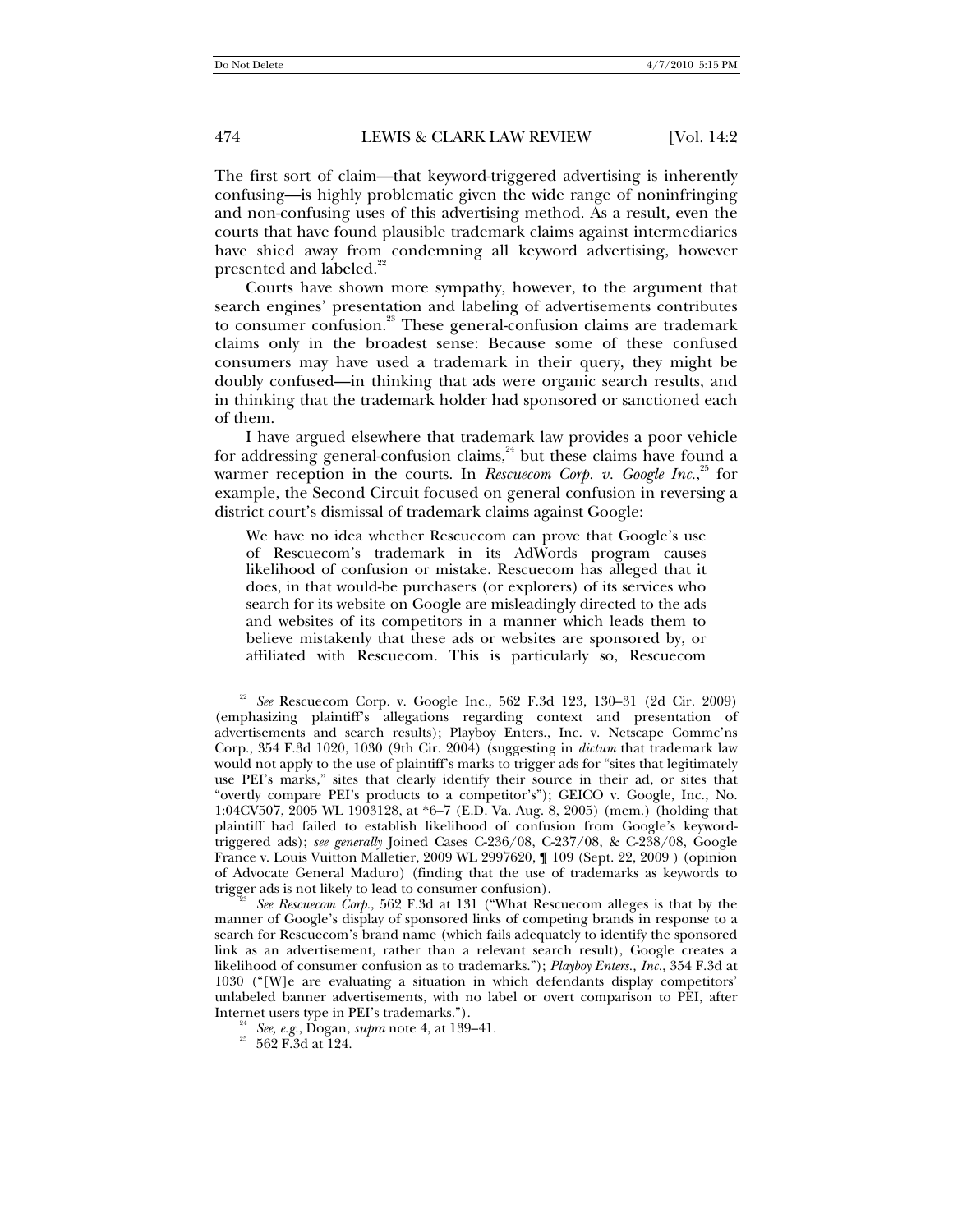alleges, when the advertiser's link appears in a horizontal band at the top of the list of search results in a manner which makes it appear to be the most relevant search result and not an advertisement. *What Rescuecom alleges is that by the manner of Google's display of sponsored links of competing brands in response to a search for Rescuecom's brand name* (which fails adequately to identify the sponsored link as an advertisement, rather than a relevant search result), Google creates a likelihood of consumer confusion . . . .<sup>2</sup>

Several years earlier, in *Playboy Enterprises, Inc. v. Netscape Communications Corp.*, the Ninth Circuit was equally preoccupied with the search engine's failure to clearly label its  $\text{ads}^{27}$ . Netscape had moved for summary judgment on Playboy's claim that Netscape's keyword advertising practices constituted direct and contributory trademark infringement. The Ninth Circuit found summary judgment inappropriate based largely on a survey that suggested consumers were confused as to the difference between search results and ads.<sup>28</sup> Throughout its opinion, the court emphasized the fact that the competitor ads were "unlabeled."<sup>29</sup> While it never quite defined "unlabeled," the court appeared to mean two distinct things: first, that Netscape had not clearly labeled the advertising section of its website; and second, that the text of competitor ads did not identify the advertiser or its relationship to the trademarked product.<sup>30</sup> The court suggested without holding—that clearer labeling might have reduced the risk of confusion.<sup>3</sup>

To the extent that *Playboy* turned on confusion allegedly caused by ad text—including the failure to "label" the source of particular ads—the claims are more like failure-to-police or failure-to-respond claims, discussed below. But to the extent that *Playboy* turned on Netscape's

<sup>26</sup> *Id*. at 130–31 (emphasis added). 27 *See Playboy Enters., Inc.*, 354 F.3d at 1029; *see generally id.* at 1036 (Berzon, J., concurring) ("Our opinion limits the present holding [rejecting defendant's motion for summary judgment] to situations in which the banner advertisements are not labeled or identified."). 28 *Id.* at 1026. Netscape had challenged the survey's methodology and

conclusions, but in the absence of any countervailing survey by Netscape, the court held that Netscape's critique went only to the weight of the evidence, an inappropriate inquiry at the summary judgment stage. *Id.* at 1027.<br><sup>29</sup> *See id.* at 1025 ("PEI asserts that users are likely to be confused regarding the

sponsorship of unlabeled banner advertisements."); *id*. ("Some consumers, initially seeking PEI's sites, may initially believe that unlabeled banner advertisements are links to PEI's sites or to sites affiliated with PEI."); *id.* at 1030 (noting that court is not addressing situations of comparative advertising or advertising that identifies the source of the ad: "Rather, we are evaluating a situation in which defendants display competitors' unlabeled banner advertisements, with no label or overt comparison to PEI, after Internet users type in PEI's trademarks."); *id.* at 1036 (Berzon, J., concurring). 30 *Id.* at 1030. 31 *Id.* at 1030 & n.43.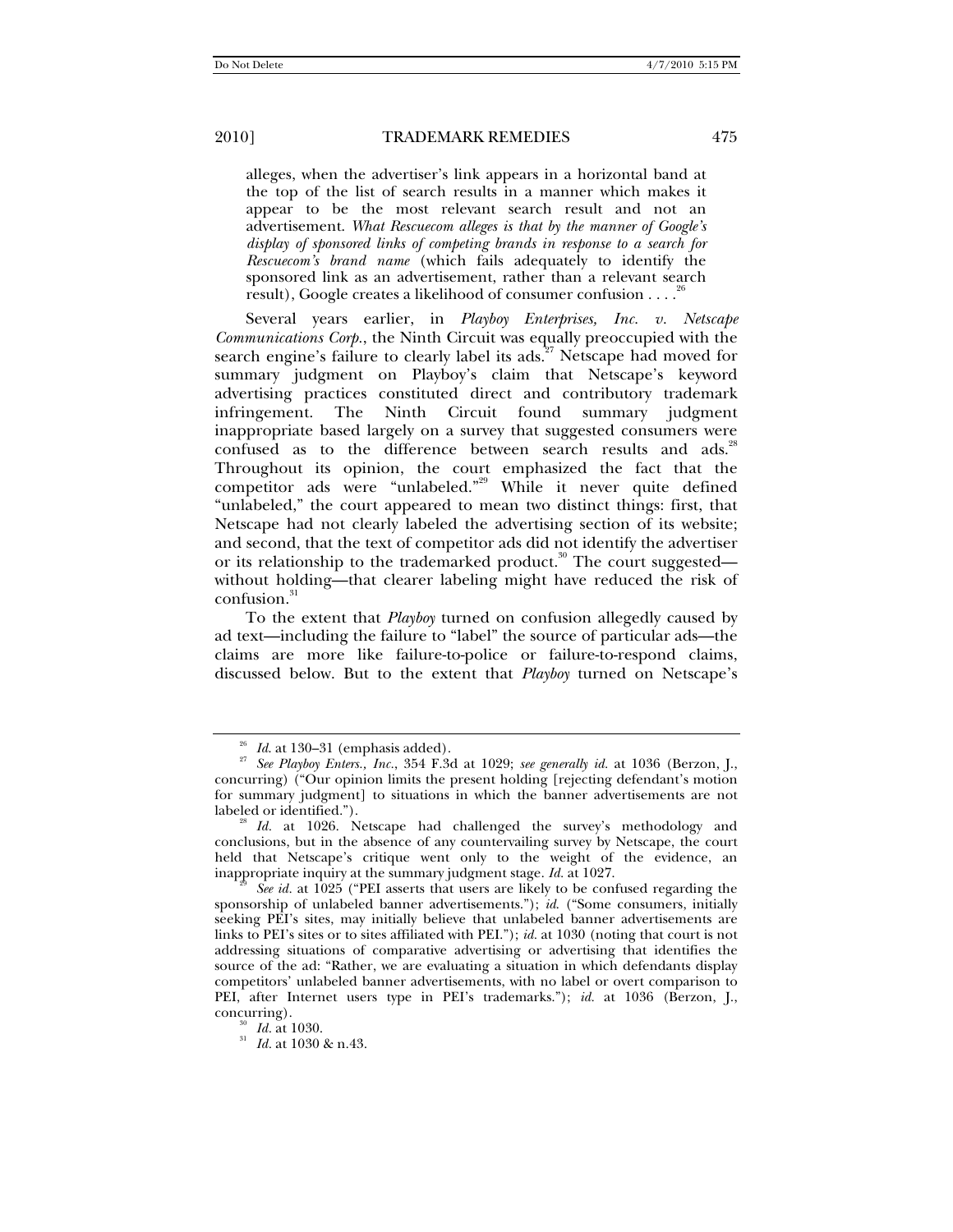failure to adequately differentiate search results and ads, it falls squarely within the general-confusion category.

General-confusion claims differ fundamentally from other trademark claims against intermediaries because they focus on the defendant's own behavior, rather than imputing to it deceptive acts committed by another. $32$  This has implications both in determining liability and in evaluating the appropriate scope of relief. In evaluating liability, it suggests that courts should find infringement only if the plaintiff proves that the search engine's failure to label, rather than its advertiser's statements or misstatements, is indeed causing confusion among consumers.<sup>33</sup> From a remedial perspective, it means that injunctive relief should target the problematic behavior specifically. If the problem is lack of labeling, the injunction should require labeling, rather than imposing a general obligation upon the search engine to police all conceivable infringement using its service. I discuss this remedial issue in more detail below.

### *B. Failure-to-Police Claims*

Under a failure-to-police approach, plaintiffs allege that particular keyword-generated ads are confusing, and seek to hold the search engine liable for failing to block the ads *ex ante*. The reasoning goes like this: the search engine "used" the mark by allowing advertisers to purchase ads keyed to the mark as a search term; some of these ads confuse consumers, either by suggesting association with the trademark holder or by failing to disclaim any relationship; and because the search engine's use of the mark played a but-for role in enabling this confusion, the search engine itself is an infringer. $34$  I call these claims "failure-to-police" claims because they suggest that the search engine has an affirmative obligation to weed out infringing ads before they appear, rather than after obtaining actual knowledge of their confusing nature.

I have argued elsewhere that failure-to-police claims, like their failure-to-respond counterparts, should be evaluated under standards of contributory, rather than direct, trademark infringement.<sup>35</sup> The nature of

<sup>&</sup>lt;sup>32</sup> For this reason, general-confusion claims fit more closely into the traditional model for direct trademark infringement than do the other forms of trademark

claims against intermediaries. *See* Dogan, *supra* note 4, at 151–53. 33 *See id.*<sup>34</sup> *See, e.g.*, Complaint, *supra* note 20, at 37 ("[T]he use of American Airlines Marks . . . within the text of Sponsor Result advertisements by third-party advertisers is likely to deceive or cause confusion among web users . . . . Through their sale of the American Airlines Marks . . . to third-party advertisers, Defendants provide such thirdparty advertisers with aid and material contribution to the third-party advertisers'

<sup>&</sup>lt;sup>35</sup> See Dogan, *supra* note 4, at 137–138. Under this approach, the likelihood-ofconfusion test would inquire into whether a particular advertiser was creating confusion as to the source or sponsorship of its products or services; the search engine's liability would turn on whether it continued to facilitate the ad after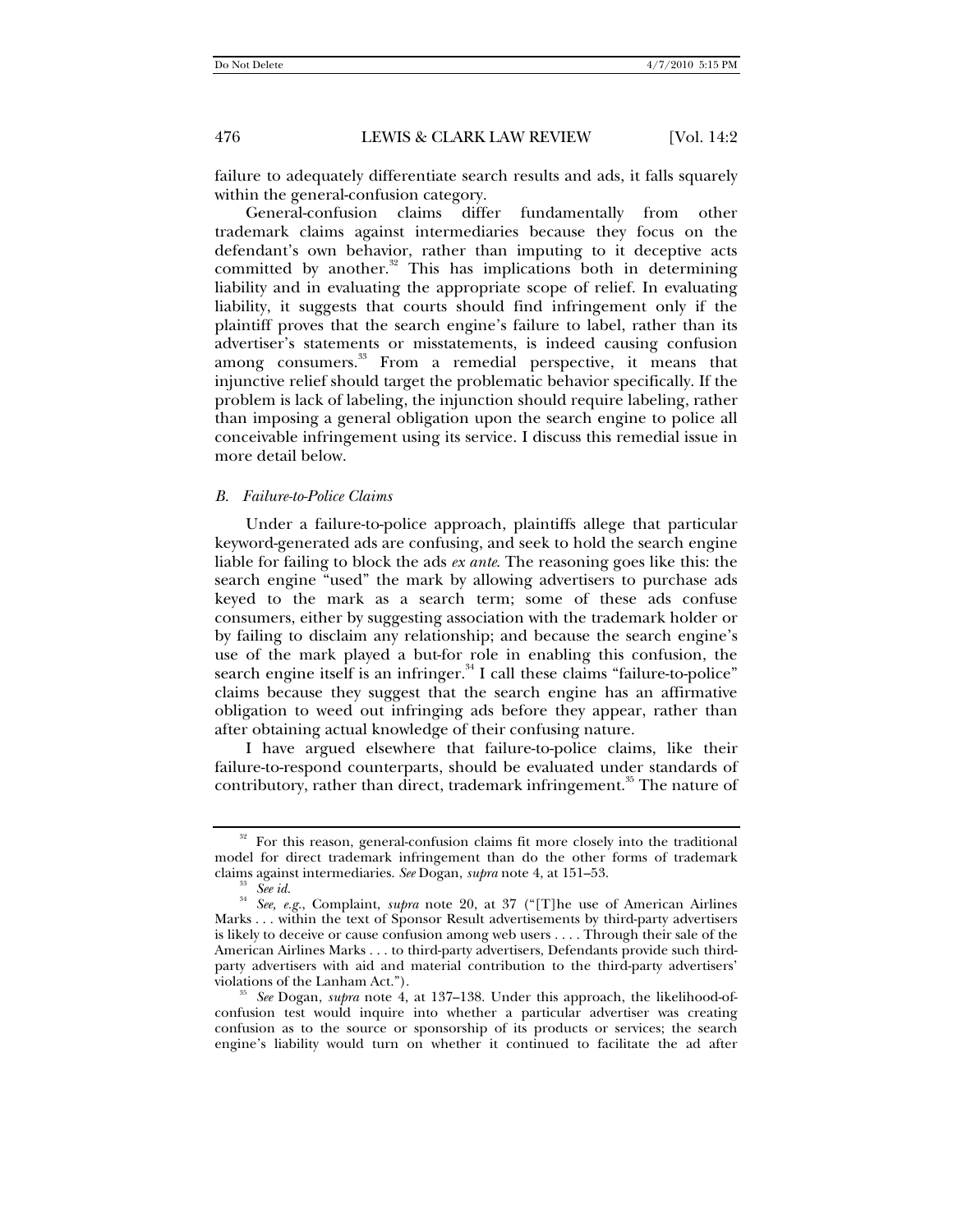these claims is intrinsically derivative because it turns on confusion between the trademark holder and the *advertiser's* products and services. Trademark law has historically taken care not to impose liability in these circumstances unless the intermediary induced the infringement or continued to provide support to a particular infringer with knowledge that its support was contributing to continuing infringement.<sup>36</sup> And it has done so for good reason. Just as the staple article of commerce doctrine in copyright law protects sellers of "dual-use" technologies from liability when those technologies are used to infringe, $37$  so too does trademark law avoid imposing an obligation to investigate upon every party whose product or service might contribute to infringement.<sup>38</sup> The alternative would give trademark holders effective economic control over noninfringing behavior—including behavior such as explicit comparative advertising that promotes trademark law's information-facilitating goals.<sup>39</sup>

The fact that search engines use trademarks to trigger ads should not affect the nature of this inquiry. Every area of intellectual property

<sup>37</sup> See Sony Corp. of Am. v. Universal City Studios, Inc., 464 U.S. 417, 441–42

*Cf. Sony Corp. of Am.*, 464 U.S. at 440–42 ("The staple article of commerce doctrine must strike a balance between a copyright holder's legitimate demand for effective—not merely symbolic—protection of the statutory monopoly, *and the rights of others freely to engage in substantially unrelated areas of commerce*." (emphasis added)).

receiving knowledge of its infringing nature. Failure-to-police claims, because they seek to require an intermediary to police its network even before receiving any specific knowledge, would rarely prevail under this standard.

See Inwood Labs., Inc. v. Ives Labs., Inc., 456 U.S. 844, 854 (1982) ("[I]f a manufacturer or distributor intentionally induces another to infringe a trademark, or if it continues to supply its product to one whom it knows or has reason to know is engaging in trademark infringement, the manufacturer or distributor is contributorially responsible for any harm done as a result of the deceit."); *see also* Mut. Pharm. Co. v. Ivax Pharms., Inc., 459 F. Supp. 2d 925, 943 (C.D. Cal. 2006) ("As *Inwood* makes clear, only proof that defendants knew their products were being falsely advertised by third party retailers is enough to trigger liability. . . . [The plaintiff] has come forward with no evidence that defendants did in fact know [of the false statements at issue]."); Lockheed Martin Corp. v. Network Solutions, Inc., 985 F. Supp. 949, 964 (C.D. Cal. 1997) ("Contributory infringement doctrine has always treated uncertainty of infringement as relevant to the question of an alleged

<sup>(1984). 38</sup> *See* Hard Rock Cafe Licensing Corp. v. Concession Servs., Inc., 955 F.2d 1143, 1149 (7th Cir. 1992) (holding that flea market operator had "no affirmative duty to take precautions against the sale of counterfeits" on its premises). If anything, the Supreme Court has instructed courts to define third-party liability claims more strictly in trademark law than in copyright law. *See Sony Corp. of Am.*, 464 U.S. at 439 & n.19 (noting the differences between copyright's contributory infringement standard and the "narrow standard for contributory trademark infringement" announced in *Inwood*); *see also Hard Rock Cafe Licensing Corp.*, 955 F.2d at 1150 ("[T]he Supreme Court tells us that secondary liability for trademark infringement should, in any event, be more narrowly drawn than secondary liability for copyright infringment."); Perfect 10, Inc. v. Visa Int'l Serv. Ass'n, 494 F.3d 788, 806 (9th Cir. 2007) ("The tests for secondary trademark infringement are even more difficult to satisfy than those required to find secondary copyright infringement.").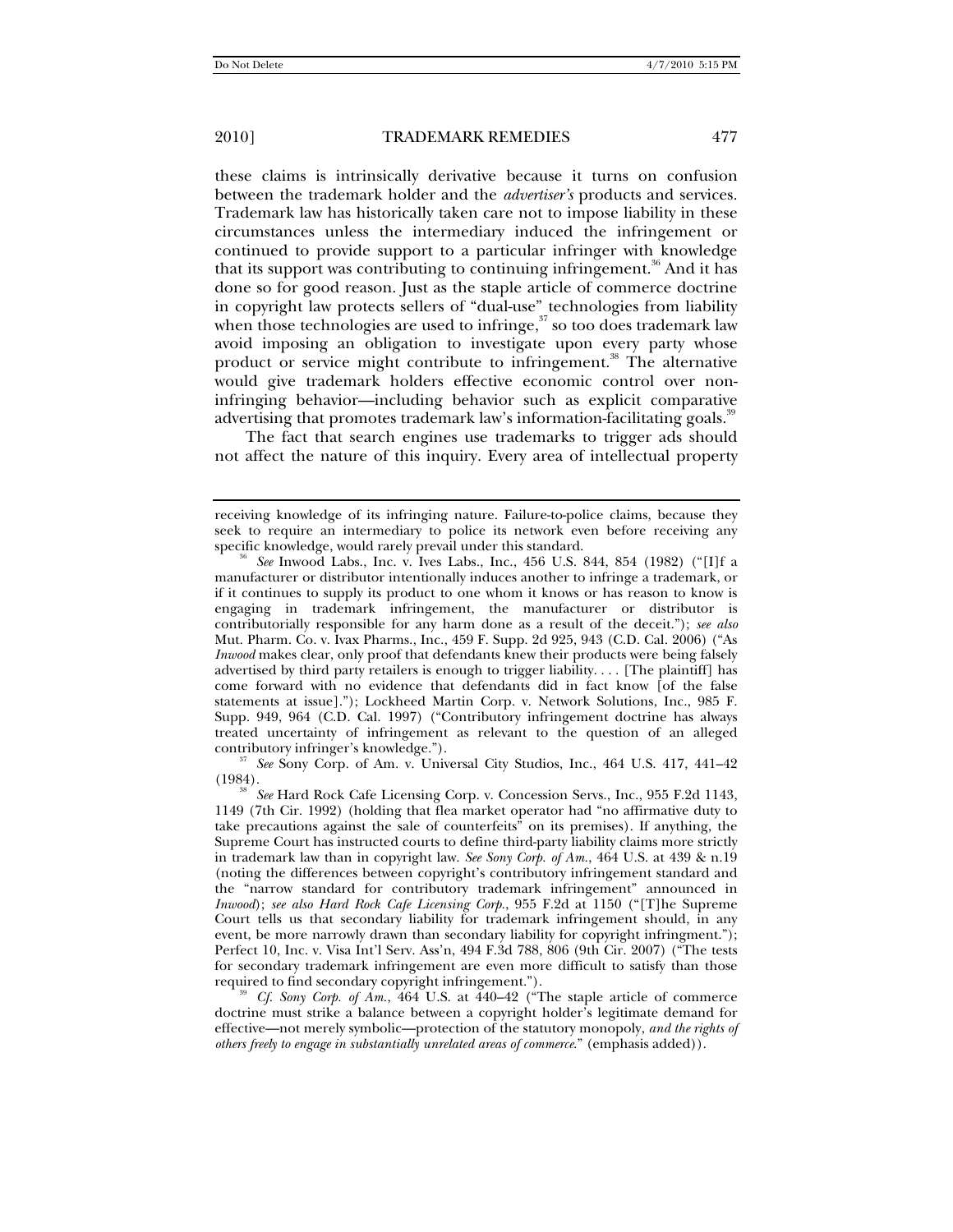law insulates parties whose behavior may contribute to infringement, but also has substantial noninfringing use. $40$  Without doubt, trademarktriggered keyword advertisements have significant noninfringing applications.<sup>41</sup> They should no more lead to strict liability than should the sale of look-alike drugs that may tempt pharmacists to make illegal substitutions.<sup>42</sup>

Failure-to-police claims, in other words, should generally fail in the online intermediary context. Unless the defendant has induced infringement or obtained actual knowledge of infringement by particular advertisers, trademark doctrine should not make the defendant responsible for the confusing content of its customers' ads.

Nonetheless, some of the opinions addressing intermediary trademark liability appear to have accepted a failure-to-police theory by imputing to the intermediary the content of its advertisers' ads. The trend began in *Playboy Enterprises, Inc. v. Netscape Communications Corp.*, in which the Ninth Circuit assessed Netscape's liability by considering the likelihood of confusion between its *advertisers'* products and services, and those offered by Playboy.<sup>43</sup> In several places in the opinion, the court suggested that Netscape had an affirmative duty to monitor the content of its customers' ads and to preempt customer click-throughs that resulted from confusion:

Defendants monitor "click-through" rates on the advertisements they display. That is, they monitor the number of times consumers are diverted to their advertisers' sites. They use the click-through rates as a way to gauge the success of the advertisements and to keep advertisers coming back to their services. *Although some clickthroughs may be the result of legitimate consumer interest, not confusion, some may be expected to result from confusion.* Defendants will profit from both kinds of click-throughs. And they do nothing to ensure

<sup>40</sup> *See Inwood Labs*, *Inc*., 456 U.S. at 861 (White, J., concurring) (noting that contributory trademark infringement doctrine precludes claims against parties based merely on the sale of products legal in themselves but similar enough to a branded product to create a risk of illegal substitution by third parties); Coca-Cola Co. v. Snow Crest Beverages, Inc., 64 F. Supp. 980, 989 (D. Mass. 1946) (refusing to impose obligation on seller of legitimate cola product to take precautions to avoid product substitution by "some rouges [sic] in the bar business"); *see also Sony Corp. of Am.*, 464 U.S. at 440–42 (introducing copyright's staple article of commerce doctrine); *see also*  Dawson Chem. Co. v. Rohm & Haas Co., 448 U.S. 176, 198 (1980) (discussing staple

article of commerce doctrine in patent law).<br><sup>41</sup> *See* Playboy Enters., Inc. v. Netscape Commc'ns Corp., 354 F.3d 1020, 1030<br>(9th Cir. 2004).

<sup>(9</sup>th Cir. 2004). 42 *Cf. Inwood Labs, Inc.*, 456 U.S. at 861 ("The mere fact that a generic drug company can anticipate that some illegal substitution will occur to some unspecified extent, and by some unknown pharmacists, should not by itself be a predicate for

 $4^3$  354 F.3d at 1026–29.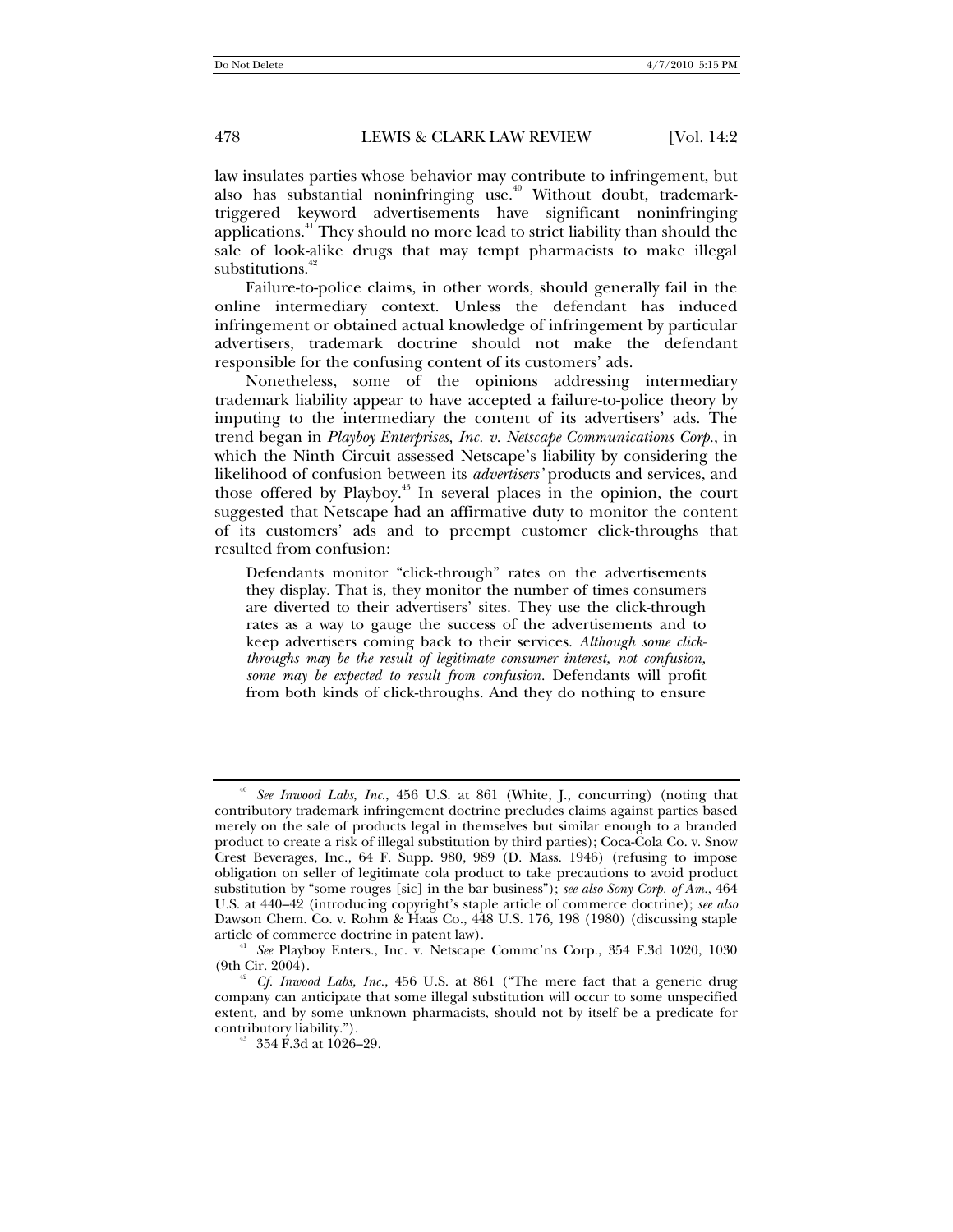that only click-throughs based on legitimate interest, as opposed to confusion, occur.<sup>4</sup>

The court did not indicate how the search engine could identify click-throughs that resulted from confusion, but it did offer steps that Netscape's designers could take to reduce the risk of confusion-based clicks: they could label the advertisements, they could "require that advertisers identify themselves on their banner ads," or they could "remove the highly-rated terms 'playboy' and 'playmate' from their lists of keywords," particularly when the advertiser asked them to do so.<sup>45</sup> Eliminating the keywords from the list of triggers would, of course, satisfy Playboy; but it would cut off use of the Playboy marks by numerous parties with a legitimate interest in using the terms.<sup>46</sup> The other preventative measures suggested by the Court, albeit in dictum, raise intriguing questions, both about trademark's liability standards and about the appropriate scope of relief.

From a liability perspective, the Court's dictum suggests that, in considering an intermediary's liability for failure to police, courts should take into account whether a change in the intermediary's policies vis-à-vis ad text could reduce the levels of infringement on its service. If requiring advertisers to identify themselves in ad text reduced confusion, for example, the court suggests that the failure to adopt such a policy might be a reason to impose liability.

In the abstract, this approach has some appeal: if an intermediary's business model is causing infringement, and it can costlessly reduce that infringement through a simple change in policy, then perhaps we should charge it with doing so.<sup> $47$ </sup> But the real world rarely presents such simple fixes. For one thing, in the search context, we lack reliable information let alone consensus—about which policies regarding ad text are most likely to dispel confusion.<sup>48</sup> While *Playboy*'s dictum suggests that explicit comparisons between the advertiser and the trademark holder would probably pass trademark muster,<sup>49</sup> the district court in *GEICO* held that

<sup>44</sup> *Id.* at 1029 (emphasis added); *see also id.* at 1028 (noting that Netscape had done "nothing to prevent click-throughs that result from confusion" (footnote

<sup>&</sup>lt;sup>45</sup> *Id.* at 1028–29. *Playboy* involved a somewhat unique set of facts because Netscape *required* any advertiser of adult-related content to include the Playboy marks in the package of keywords that would generate an ad for its product. See id. at 1023.

<sup>&</sup>lt;sup>47</sup> See generally Ronald J. Mann & Seth R. Belzley, *The Promise of Internet Intermediary Liability*, 47 WM. & MARY L. REV. 239, 265 (2005) (contending that gatekeeper liability "should turn entirely on the balance between the misconduct's social costs and how effectively the intermediary can sanction the misconduct.").<br><sup>48</sup> *See, e.g.*, GEICO v. Google, Inc., No. 1:04CV507, 2005 WL 1903128, at \*5 (E.D.

Va. Aug. 8, 2005) (mem.) (noting weakness in survey whose "control did not reveal which aspects of the insurance-related Sponsored Links caused respondents' confusion—the use of GEICO's mark in the ads or the ads' mere reference to insurance."). 49 *Playboy Enters., Inc.*, 354 F.3d at 1030.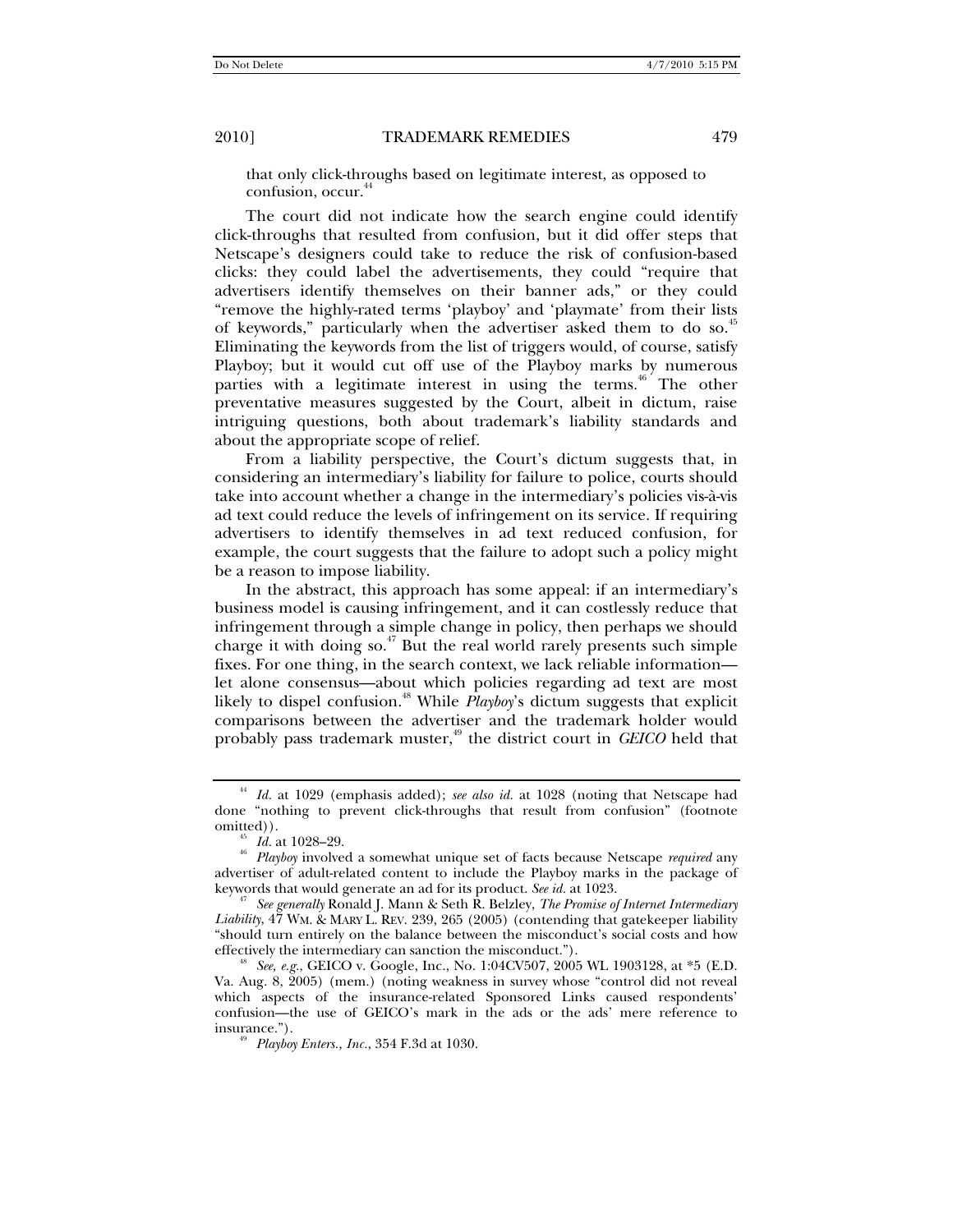the use of trademarks in ad text creates confusion for which the search engine might be liable.<sup>50</sup> The *GEICO* court—relying on an admittedly flawed survey—failed to distinguish between different ways in which advertisers might incorporate trademarks into the text of their ads.<sup>51</sup> The truth is that *some* uses of trademarks in the text of advertisements may well confuse consumers, but many others will inform rather than confuse, and thus promote trademark law's goals. Indeed, one could argue that search engines would reduce confusion by insisting that their keyword advertisers refer to the trademark holder and explain its relevance to their products; this would ensure that consumers understand the relationship between their search term and the ad at  $is \mathrm{sue.}^{52}$ 

My point is not to challenge or defend any particular view on which policies on ad text would achieve the lowest level of infringement. I mention the subtle difference between the *GEICO* and *Playboy* courts' treatment of trademarks in ad text only to demonstrate that search engines cannot solve the problem of confusion (if it exists) through a single shift in ad text policy. Mentioning trademarks in ad text can confuse, but it can also clarify. Whether a particular use clarifies or confounds turns on the identity of the advertiser, the products it offers, and the overall content of the ad. Given that, imposing liability on a search engine because it allows trademarks to appear in ads reflects a woeful mismatch between the definition of infringement and the harms that infringement law is designed to address. And the injunction that would naturally follow—an order to bar the use of trademarks in ads would prohibit all sorts of desirable, information-facilitating uses of marks.

Failure-to-police liability, in other words, can do more harm than good. It is precisely for this reason that trademark law—like every other area of intellectual property law—generally avoids imposing any duty on parties to prevent someone else's infringement.<sup>53</sup> In the copyright

<sup>50</sup> *See GEICO*, 2005 WL 1903128, at \*7. The court relied upon a survey finding that ads using GEICO in their ad text generated high degrees of consumer confusion. Presumably, few of these ads involved express and accurate product comparisons, or

<sup>&</sup>lt;sup>51</sup> *Id.* 52 *Id.* 51 *Id.* 51 *Id.* 52 *Id.* **52** *Id.* **52** *Id.* **52** *Id.* **52** *Id.* **52** *Id.* **52** *Id.* **52** *Id.* **52** *Id.* **52** *Id.* **52** *Id.* **52** *Id.* **52** *Id.* **52** *Id.* **52** *Id.* **52** *Id.* **52** *Id.* **52** *Id.* **52** *Id.* **52** *Id.* **52** *Content Guidelines*, http://advertising.microsoft.com/learning-center/best-practices/ ad-content-guidelines/#trademarks; http://searchmarketing.yahoo.com/legal/trademarks.php. Unlike Google, neither Yahoo! nor Microsoft allows competitors to place trademark-triggered keyword ads, but they do allow resellers and information sites to use trademark-triggered advertising as long as the ad describes the particular product or information that can be found at its site. *See id.* Google currently allows, but does not require, the use of trademarks in advertisements by resellers, information providers, and sellers of compatible products. *See* Google AdWords, *What is Google's Trademark Policy?*, http:// adwords.google.com/support/aw/bin/answer.py?answer=145626.<br><sup>53</sup> *See* Tiffany (NJ) Inc. v. eBay, Inc., 576 F. Supp. 2d 463, 518 (S.D.N.Y. 2008); *see* 

*also* cases cited *supra* note 38.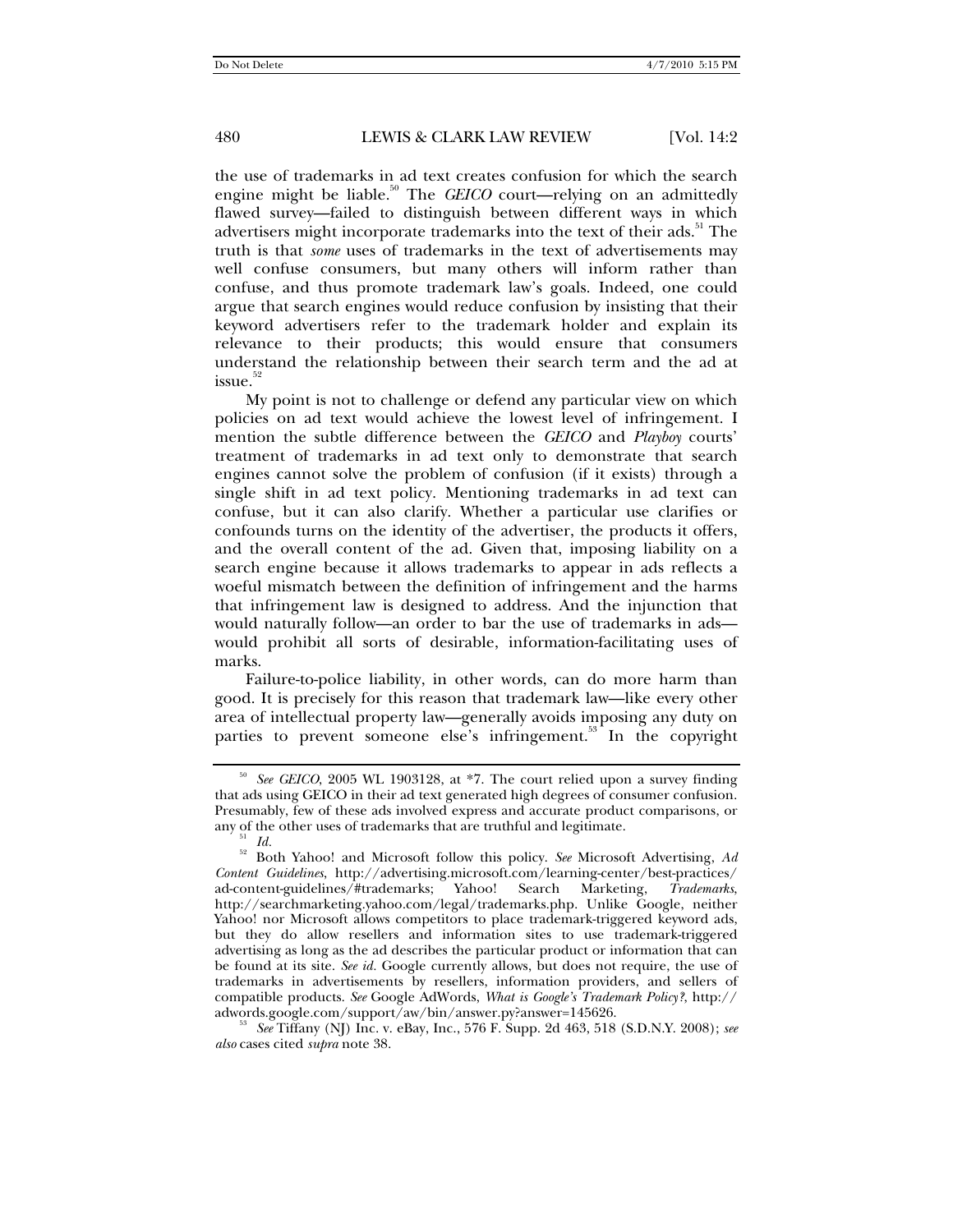context, courts have stopped short of requiring sellers to redesign dualuse products to minimize third parties' infringement.<sup>54</sup> Patent law's contributory infringement standard likewise immunizes sellers of staple articles, without inquiring into alternative designs or policies.<sup>55</sup> While the law of contributory trademark infringement is substantially less developed, the Supreme Court has made clear that trademark defendants deserve, if anything, broader protection against liability for another's infringement.<sup>56</sup> The courts that have imputed trademark infringement to intermediaries have violated this longstanding rule.<sup>57</sup>

Concession Servs., Inc., 955 F.2d 1143, 1149 (7th Cir. 1992) (noting that a flea market operator "has no affirmative duty to take precautions against the sale of

<sup>54</sup> *See, e.g.*, MGM Studios, Inc. v. Grokster, Ltd., 545 U.S. 913, 939 n.12 (2005) ("[I]n the absence of other evidence of intent, a court would be unable to find contributory infringement liability merely based on a failure to take affirmative steps to prevent infringement, if the device otherwise was capable of substantial noninfringing uses."). *But see In re* Aimster Copyright Litig., 334 F.3d 643, 653 (7th Cir. 2003) (Posner, J.) ("Even when there are noninfringing uses of an Internet filesharing service, . . . if the infringing uses are substantial then to avoid liability as a contributory infringer the provider of the service must show that it would have been disproportionately costly for him to eliminate or at least reduce substantially the infringing uses.").

 $^{55}$  *See* Dawson Chem. Co. v. Rohm & Haas Co., 448 U.S. 176, 220 (1980) (noting that distinction between staple and non-staple goods "ensures that the patentee's right to prevent others from contributorily infringing his patent affects only the market for the invention itself."); *cf. Grokster, Ltd.*, 545 U.S. at 932–33 (noting that patent law's staple article doctrine "absolves the equivocal conduct of selling an item with substantial lawful as well as unlawful uses, and limits liability to instances of more acute fault than the mere understanding that some of one's products will be misused."). 56 *See* cases cited *supra* notes 36, 38; *see also* Hard Rock Cafe Licensing Corp. v.

counterfeits."). 57 *See, e.g.*, Google Inc. v. Am. Blind & Wallpaper Factory, Inc., No. C 03-5340 JF (RS), 2007 WL 1159950, at \*8 (N.D. Cal. Apr. 18, 2007) (noting that the *Playboy* court had "weighed the *Sleekcraft* factors as if Netscape were responsible for the competitors' advertisements," and doing the same in evaluating Google's trademark liability); 800-JR Cigar, Inc. v. GoTo.com, Inc., 437 F. Supp. 2d 273, 292–93 (D.N.J. 2006) (noting the search engine's legitimate use of trademarks for "comparative advertising, resale of JR's products, or the provision of information about JR or its products," but nonetheless holding that "fairness would dissipate, and protection under a fair use defense would be lost, if GoTo wrongfully participated in someone else's infringing use"); GEICO v. Google, Inc., 330 F. Supp. 2d 700, 704 (E.D. Va. 2004) ("Accepting as true the facts alleged by plaintiff regarding the inclusion of the marks in advertisements and the defendants' overall control of their advertising program, we find that plaintiffs have alleged facts sufficient to support their claims that advertisers make a 'trademark use' of GEICO's marks, and that defendants may be liable for such 'trademark use.'"). The court later significantly narrowed its holding, finding that only ads specifically using GEICO's marks were likely to cause confusion, and expressing uncertainty over whether Google should face liability for the ads. *See* GEICO v. Google, Inc., No. 1:04CV507, 2005 WL 1903128, at \*7 (E.D. Va. Aug. 8, 2005) (mem.).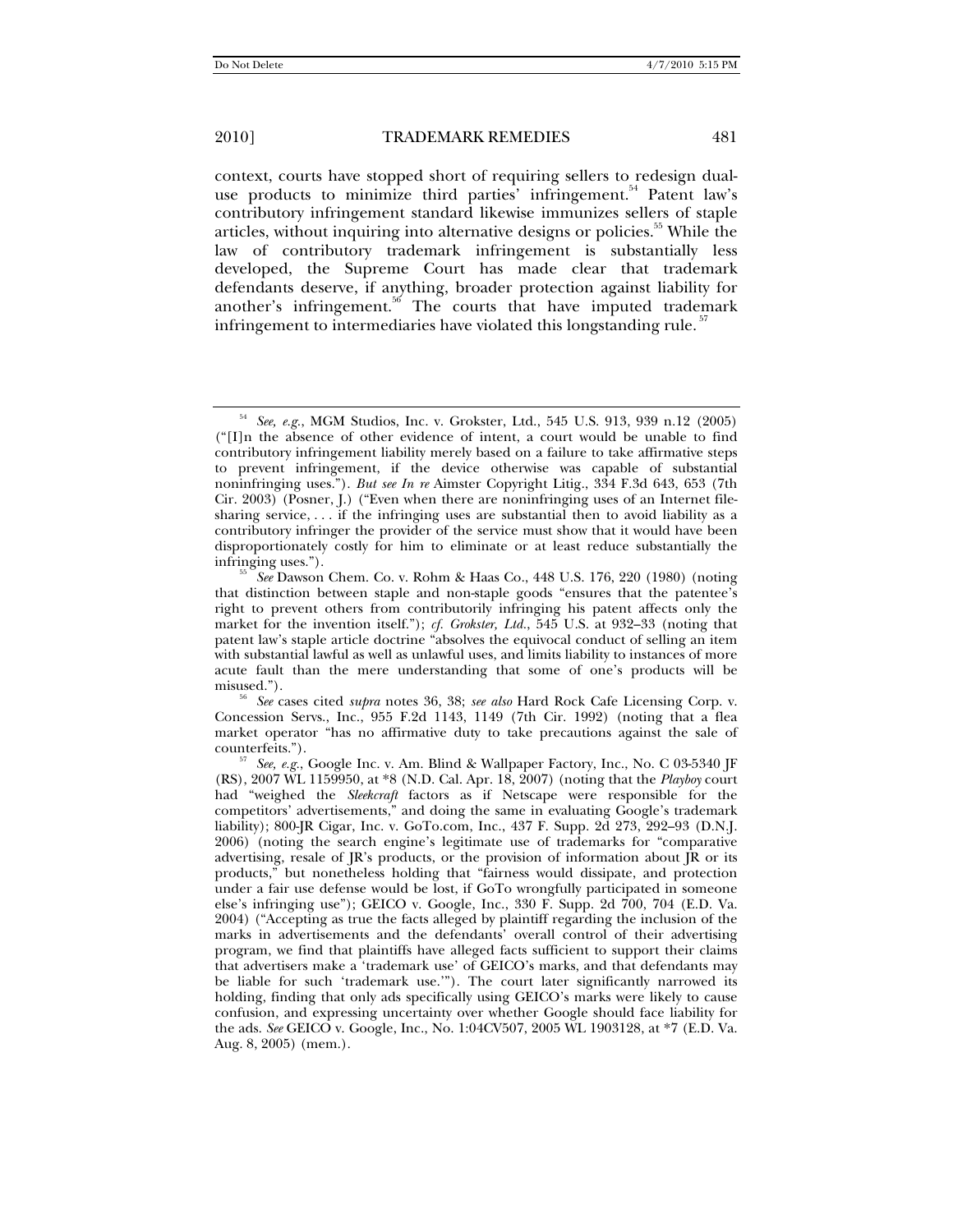Precedent aside,<sup>58</sup> failure-to-police liability could make sense as an economic matter if—and only if—the benefits from requiring intermediaries to prevent infringement outweighed their costs.<sup>59</sup> And the costs of policing are substantial. Not only would the search engine's customers have to absorb the price of its monitoring efforts, but risk aversion would no doubt lead to incursions on legitimate speech. $\degree$ Absent compelling evidence that intermediaries could efficiently prevent infringement—and that their prevention efforts would bring about more benefit than cost—reason counsels against changing the law to impose monitoring obligations on intermediaries.

### *C. Failure-to-Respond Claims*

The third category of claims involves the intermediary's failure to respond after receiving knowledge of infringement resulting from use of its service. This form of liability reflects a logical extension of trademark's contributory infringement doctrine.<sup>61</sup> Mindful of the doctrine's broad potential reach, some courts have imposed an additional requirement that a defendant providing a service have "direct control and monitoring" over the directly infringing party.

If applied carefully, failure-to-respond liability has the potential to achieve an effective balance between trademark holders' interests in preventing infringement and intermediaries' interests in promoting fair

<sup>&</sup>lt;sup>58</sup> Since the precedent comes from the Supreme Court, only the Supreme Court—or Congress—has the authority to change it. *See* Mann & Belzley, *supra* note 47, at 250 ("[T]he time has come for the Internet to grow up and for Congress and the businesses that rely on the Internet to accept a mature scheme of regulation that limits the social costs of illegal Internet conduct in the most cost-effective manner.").

See id. at 265; *cf.* Stacey L. Dogan, *Is Napster a VCR? The Implications of Sony for Napster and Other Internet Technologies*, 52 HASTINGS L.J. 939, 950 (2001) (contending that, in the copyright context, "if the nature of a party's control over its users makes it feasible and essentially costless to distinguish between infringing and non-infringing applications, the law should require it to do so" (footnotes omitted)).<br><sup>60</sup> *See* Mann & Belzley, *supra* note 47, at 273 (noting costs of gatekeeper liability);

*see generally* James Gibson, *Risk Aversion and Rights Accretion in Intellectual Property Law*, 116 YALE L.J. 882 (2007) (contending that risk aversion, combined with the iterative nature of intellectual property doctrine, can lead to an ever-narrowing scope of legal but unauthorized uses).<br><sup>61</sup> The Supreme Court's first definition of the doctrine did not include parties

who provided services, rather than products, to known infringers. *See* Inwood Labs., Inc. v. Ives Labs., Inc., 456 U.S. 844, 861 (1982). Subsequent courts, however, have extended the doctrine to those who continue to provide services to third parties, when they have both control over the direct infringer and knowledge that they are contributing to its infringement. *See, e.g.*, Fonovisa, Inc. v. Cherry Auction, Inc., 76 F.3d 259, 265 (9th Cir. 1996); *Hard Rock Cafe Licensing Corp*., 955 F.2d at 1148–49; *see* Tiffany (NJ) Inc. v. eBay, Inc., 576 F. Supp. 2d 463, 502 (S.D.N.Y. 2008) (noting that entities "that provide a marketplace for infringement and maintain direct control over that venue" may face contributory liability if they have the requisite knowledge).<br><sup>62</sup> *See* Lockheed Martin Corp. v. Network Solutions, Inc., 194 F.3d 980, 984 (9th

Cir. 1999); Perfect 10, Inc. v. Visa Int'l Serv. Ass'n, 494 F.3d 788, 795–800 (9th Cir. 2007); *see also Tiffany (NJ) Inc.*, 576 F. Supp. 2d at 505–06.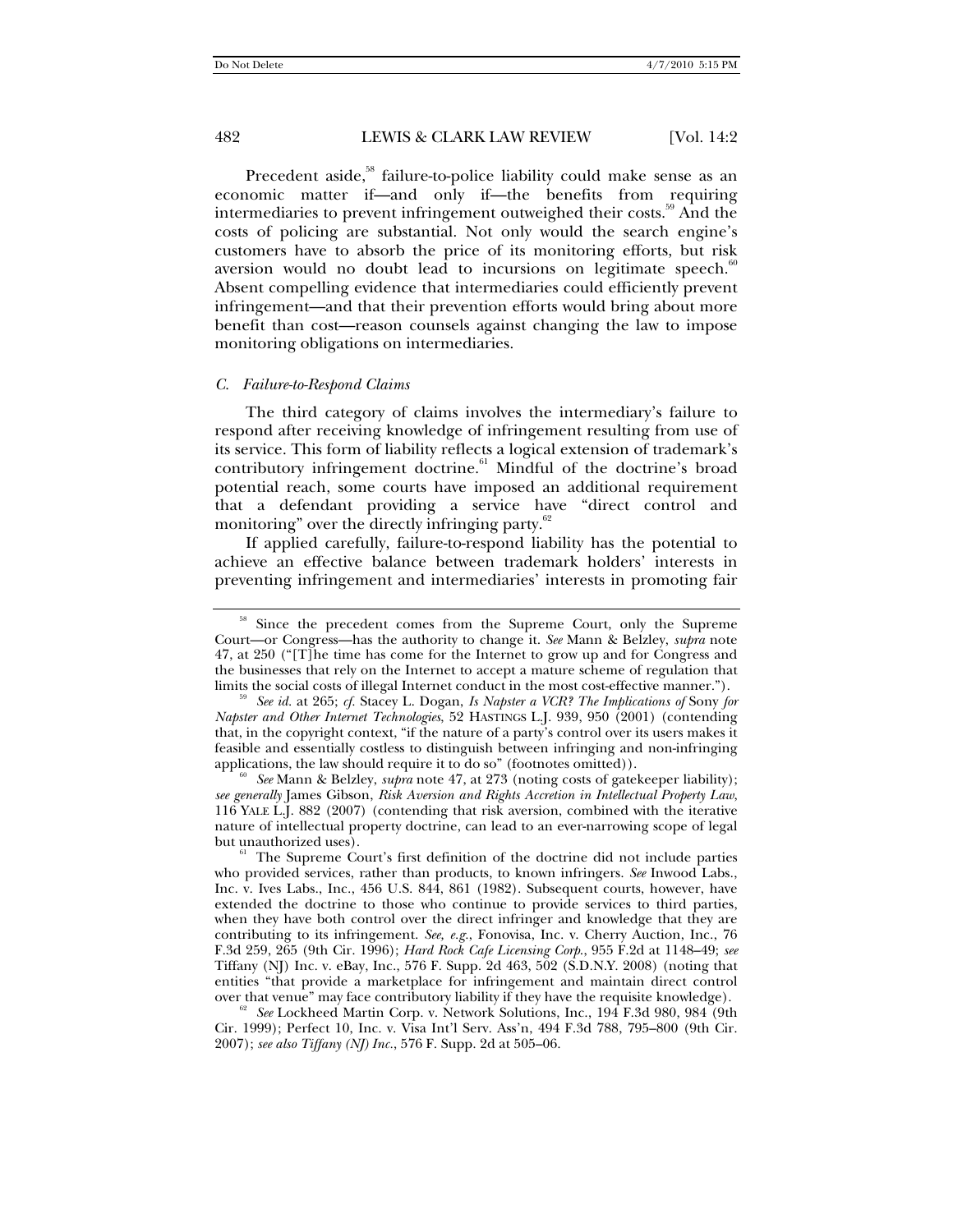and legitimate uses of marks in the online context. To be sure, it imposes an obligation on the trademark holder to notify defendants of infringing uses of their marks. As a result, most trademark holders have thus far focused on more aggressive forms of liability, hoping that courts will put the burden of enforcement on intermediaries. Because generalconfusion and failure-to-police claims may well prove inadequate to stem particular acts of infringement, trademark holders may increasingly turn to the failure-to-respond sort of claim.

As they develop this species of intermediary liability, courts should keep in mind the same limiting principles that guided the discussion of the other two forms above. In particular, in their haste to find a plausible gatekeeper, courts should take care not to impose liability that would threaten legal and legitimate uses of marks online.

### *1. Knowledge*

In the context of failure-to-respond claims, most of the heavy lifting will likely fall upon the courts' definition of knowledge. If courts found general knowledge of infringement enough to trigger a duty to respond, they would effectively be adopting failure-to-police liability under the guise of contributory infringement. At the other extreme, if courts insisted upon incontestable proof of infringement, they would make it virtually impossible for trademark holders to get effective relief, even against blatantly infringing uses of their marks online. As a result, courts in these cases should adopt a flexible approach to knowledge that gives effective tools to trademark holders while protecting intermediaries against liability that would ultimately disserve trademark law's goals. I suggest three guidelines that courts might follow in pursuing this goal.

First, for the reasons outlined above, courts should follow established precedent and refuse to find knowledge based merely on the fact that the defendant offers a service that parties can (mis)use to infringe. $63$  So far, those courts that have considered intermediary claims through a failureto-respond lens have adhered to the traditional standard, requiring a "showing that a defendant knew or had reason to know of specific instances of actual infringement."<sup>64</sup>

Second, trademark holders observing a violation of their rights should have a quick and efficient way to put intermediaries on notice of claims of infringement. An intermediary that refused to accept such notices, or implausibly denied having received them, could not escape liability on that basis.<sup>65</sup> Notice alone, of course, would not establish

 $^{63}$  *See supra* notes 37–38, 53–56 and accompanying text. Tiffany (NJ) Inc., 576 F. Supp. 2d at 510; *cf.* Solid Host, NL v. Namecheap, Inc., 652 F. Supp. 2d 1092, 1116 (C.D. Cal. 2009) (holding that "'exceptional circumstances' must be shown to prove the degree of knowledge required to impose contributory liability for cybersquatting," as distinguished from plain-vanilla

See *Fonovisa, Inc.*, 76 F.3d at 265 ("[A] swap meet can not disregard its vendors' blatant trademark infringements with impunity."); *Hard Rock Cafe Licensing Corp.*, 955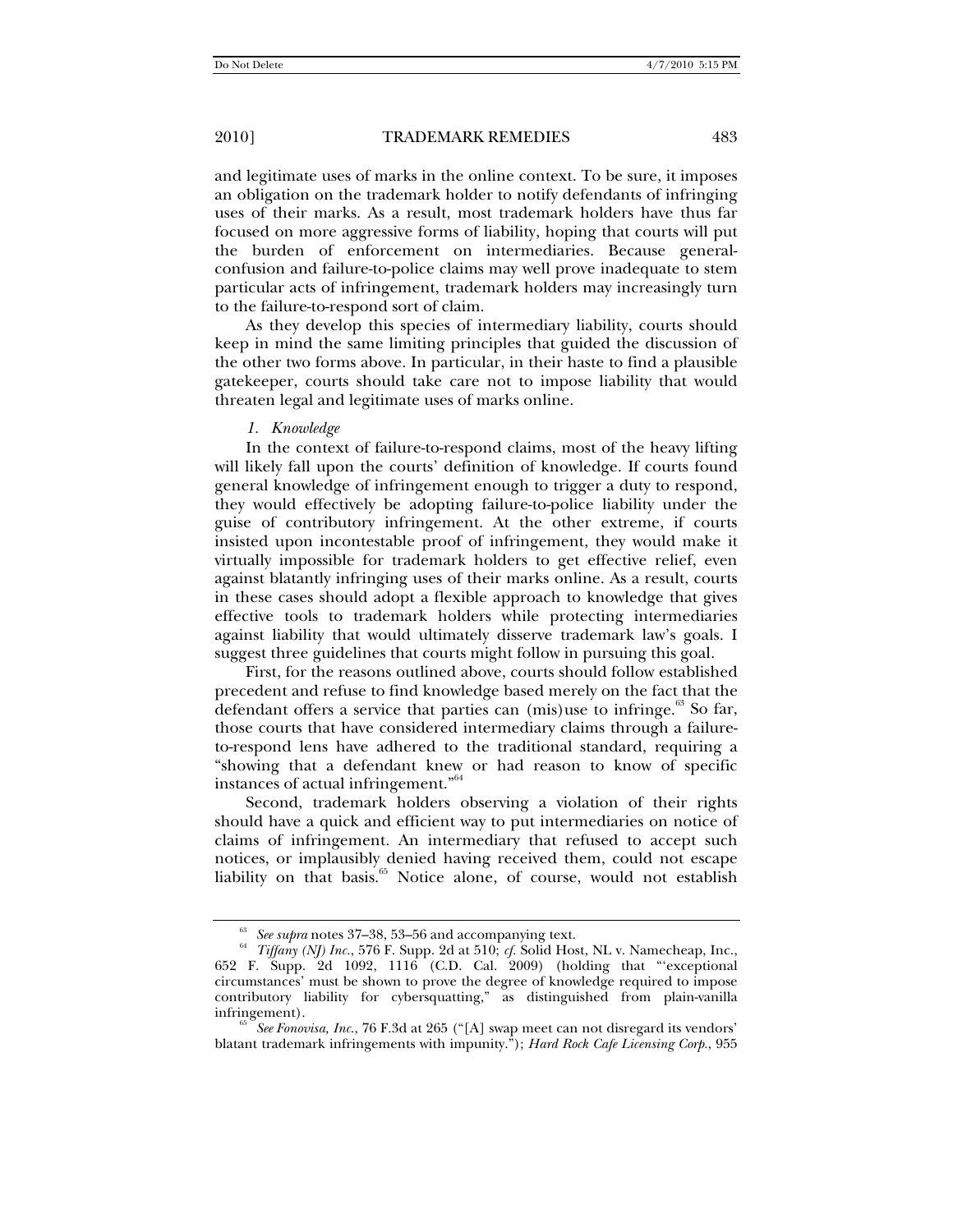knowledge of infringement; it "gives notice only of the [trademark holder's] position regarding the matter.<sup>"66</sup> But notice would trigger a duty to investigate the claim to determine whether infringement was occurring.67

Finally, courts should find "knowledge" of infringement only when the infringement is sufficiently clear that no reasonable person could view the use of the mark as protected or otherwise non-infringing.<sup>68</sup> As the *Netcom* court concluded in the copyright context:

Where a BBS operator cannot reasonably verify a claim of infringement, either because of a possible fair use defense, the lack of copyright notices on the copies, or the copyright holder's failure to provide the necessary documentation to show that there is a likely infringement, the operator's lack of knowledge will be found reasonable and there will be no liability for contributory infringement for allowing the continued distribution of the works on its system.<sup>69</sup>

This breathing space is especially critical in the trademark context. Because trademark infringement turns on a complex set of factors involving the parties' respective products, customers, and sales and marketing channels, evaluating a claim of infringement can be challenging, even for a court.<sup>70</sup> The context-specific nature of trademark law's defenses only compounds the difficulty of determining whether a particular use infringes. Given the importance of preserving these non-

even after receiving notice from the trademark holder).<br><sup>69</sup> Religious Tech. Ctr. v. Netcom On-Line Commc'n Servs., Inc., 907 F. Supp.<br>1361, 1374 (N.D. Cal. 1995).

F.2d at 1148–49 (finding that the knowledge requirement can be satisfied by proof

Solid Host NL, 652 F. Supp. 2d at 1116; *see also* Fare Deals, Ltd. v. World Choice Travel.com, Inc., 180 F. Supp. 2d 678, 691 (D. Md. 2001) (holding that "sixteen or fewer days of inchoate suspicion—engendered solely by the allegations in [the trademark holder's] demand letter—cannot as a matter of law be deemed willful

<sup>&</sup>lt;sup>67</sup> *See Fare Deals, Ltd.*, 180 F. Supp. 2d at 690. **68** *See id.* at 691 (finding no knowledge of infringement when "[t]he infringement at issue is not so transparent—even to the legally adept—as handbags labeled Louis Vuitton and Gucci, cheaply made, lined with purple vinyl, and sold by itinerant peddlers at bargain-basement prices" (citing Louis Vuitton S.A. v. Lee, 875 F.2d 584, 590 (7th Cir. 1989))); *see also Solid Host NL*, 652 F. Supp. 2d at 1116 ("The extent [of an intermediary's duty to investigate] will be circumscribed by the relative difficulty of confirming or denying the accusation under the facts of a particular case."); Lockheed Martin Corp. v. Network Solutions, Inc., 985 F. Supp. 949, 964 (C.D. Cal. 1997) ("The existence of numerous legitimate, non-infringing uses of the [trademark] further illustrates the uncertainty inherent in the question of whether NSI knew or had reason to know of infringing uses of domain name registrations,"

<sup>1361, 1374 (</sup>N.D. Cal. 1995). 70 *See Lockheed Martin Corp.*, 985 F. Supp. at 963 ("The likelihood of confusion test examines the totality of circumstances under which a mark is used. The outcome of the test cannot be predicted from an examination of the mark and the domain name in connection with a brief statement of the purpose for which the mark is being used." (citation omitted)).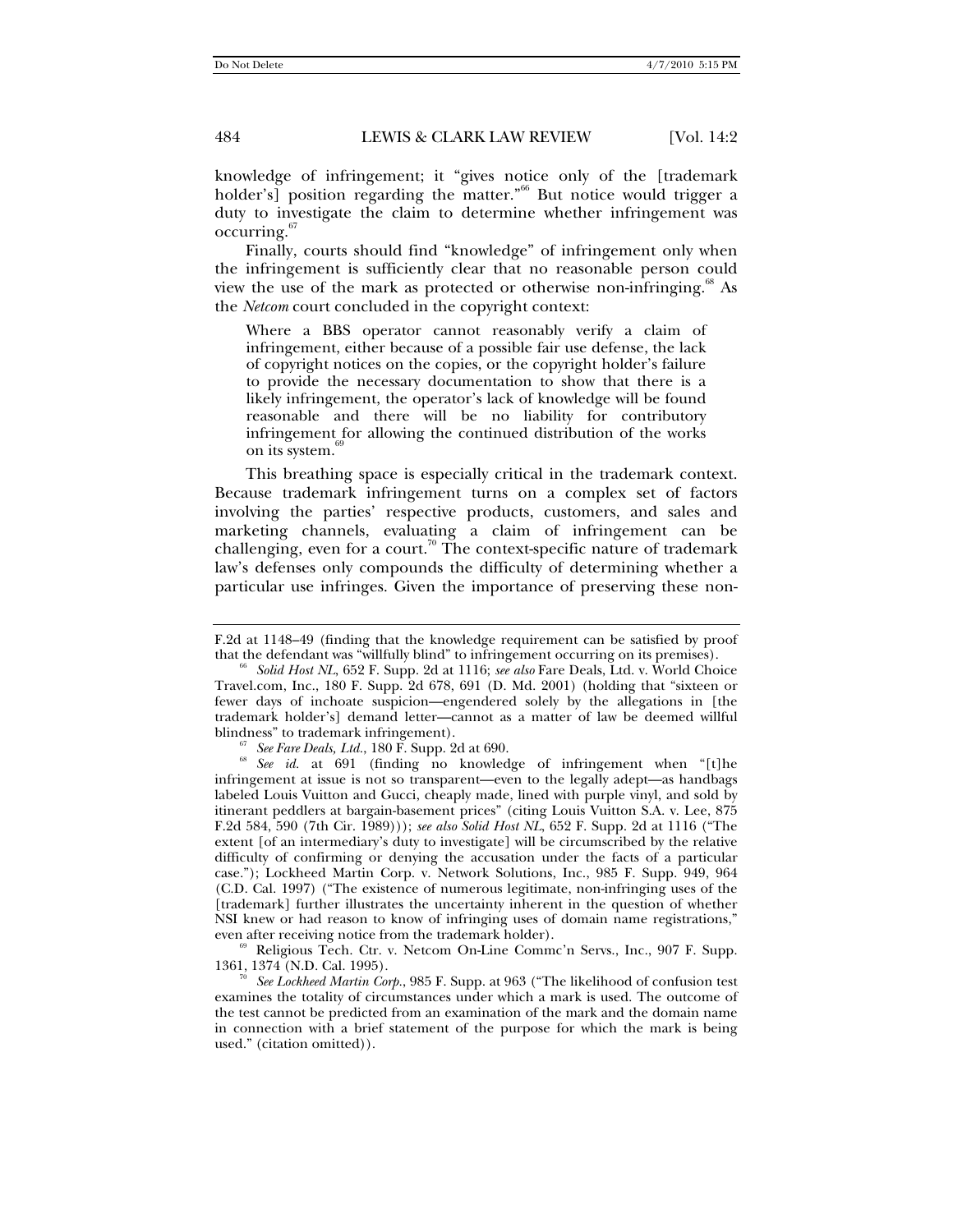infringing uses of marks—and given the availability of direct infringement claims against advertisers to decide the close cases—courts should err against imposing liability unless the claim of infringement is verifiable and clear.

### *2. Continuing to Provide*

After receiving sufficient notice, an intermediary that fails to respond by disabling the infringement could well face liability under trademark  $law<sup>71</sup>$  As a practical matter, most of the major search engines—as well as eBay—arguably satisfy their obligations to respond to notice of infringement. Each of them has a system under which trademark holders may complain of infringement; and each has a policy of reviewing those claims and disabling offending ads.<sup>72</sup> EBay has a complex procedure for responding to notices of infringement—a procedure that the district court in *Tiffany (NJ) Inc. v. eBay, Inc.* found robust and legally adequate.<sup>73</sup> Nonetheless, the contributory infringement framework provides a basis for liability against intermediaries that act less responsibly in responding to trademark holder claims.

### *D. A Word on Inducement*

So far, I have said nothing about the second form of contributory liability anticipated by the *Inwood* court: liability for inducement. Inducement liability, which requires a defendant to "intentionally induce[] another to infringe a trademark," is unlikely to apply to most online intermediaries.<sup>74</sup> When it does apply—and the evidence shows a deliberate scheme to encourage infringement—liability should follow.<sup>75</sup> The arguments in favor of protecting non-infringing uses have little weight when a defendant is intentionally inducing others to infringe.<sup>76</sup>

<sup>71</sup> *See* Fonovisa, Inc. v. Cherry Auction, Inc., 76 F.3d 259, 265 (9th Cir. 1996); *cf.*  AT&T Co. v. Winback & Conserve Program, Inc., 42 F.3d 1421, 1433 & n.14 (3d Cir. 1994) (finding no claim for contributory infringement when defendant "took appropriate steps to reprimand and discipline" the party engaged in direct

infringement). 72 *See* Yahoo! Search Marketing, *supra* note 52; Google AdWords, *supra* note 52. 73 *See* Tiffany (NJ) Inc. v. eBay, Inc., 576 F. Supp. 2d 463, 513 (S.D.N.Y. 2008) ("[T]he Court finds that eBay responded appropriately to notice of specific

infringing items . . . ."). 74 Inwood Labs., Inc. v. Ives Labs., Inc., 456 U.S. 844, 854 (1982). *See also*<sup>35</sup> U.S.C. § 271(b) (2006) ("Whoever actively induces infringement of a patent shall be liable as an infringer.").

See Rescuecom Corp. v. Google Inc., 562 F.3d 123, 130 (2d Cir. 2009) (expressing concern about a rule under which "the operators of search engines would be free to use trademarks in ways designed to deceive and cause consumer

 $^{76}$  *Cf.* MGM Studios, Inc. v. Grokster, Ltd., 545 U.S. 913, 935 (2005) ("[W]here evidence goes beyond a product's characteristics or the knowledge that it may be put to infringing uses, and shows statements or actions directed to promoting infringement, *Sony*'s staple-article rule will not preclude liability.").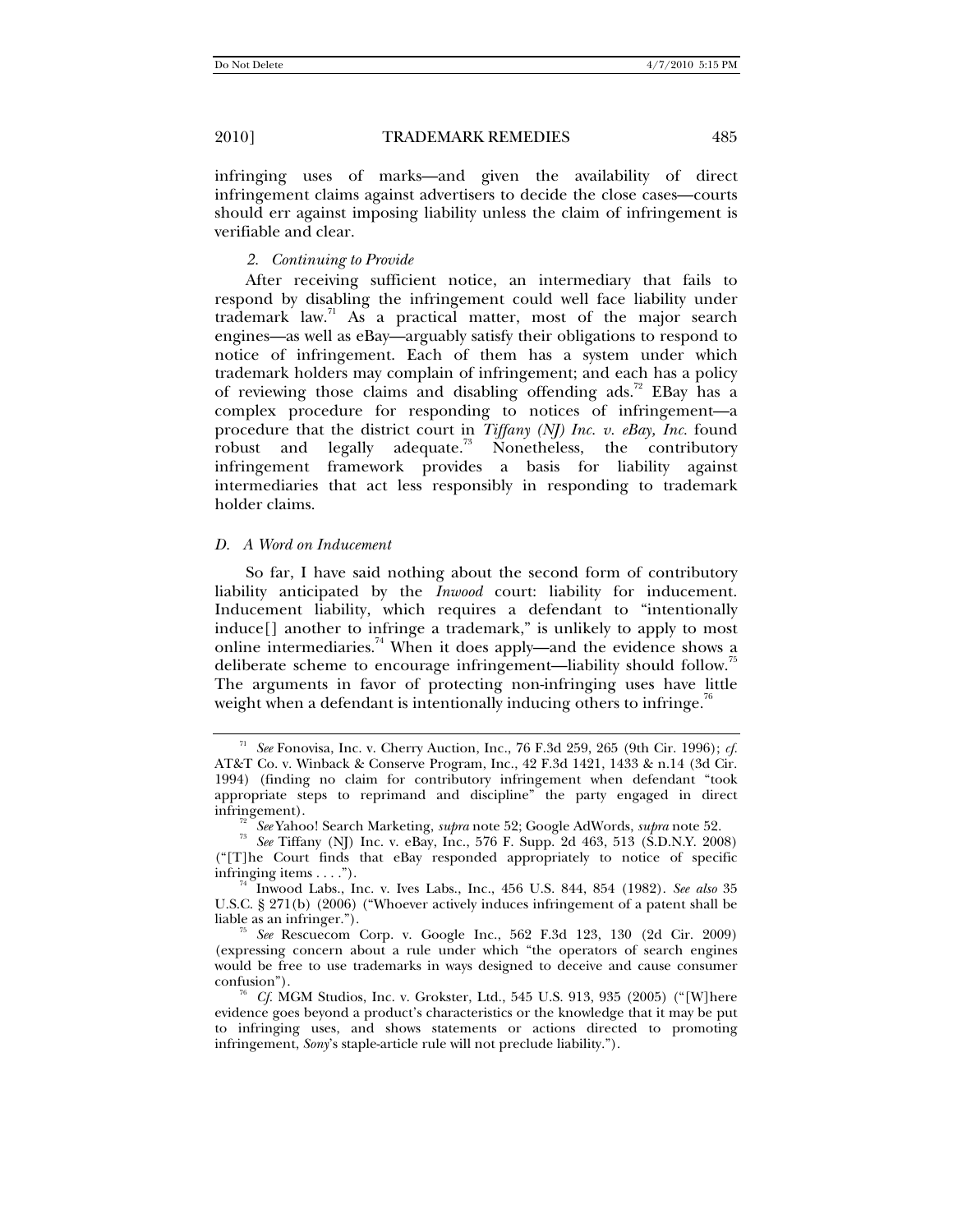### III. SETTING REMEDIAL GOALS

Courts have broad discretion in crafting remedies in trademark infringement suits.<sup>77</sup> According to the Restatement (Third) of Unfair Competition, courts must take into account not only the harms resulting from the infringement, but also the public interest and the defendant's interest in legitimate uses of the mark.<sup>78</sup> In the intermediary context, this means that courts should craft injunctions narrowly to address the wrongful conduct by the defendant and must take care not to impede legitimate, information-facilitating uses of marks.

With those goals in mind, I offer a few modest suggestions to courts entering injunctions in trademark suits against intermediaries. Doctrinally, my proposals break no new ground. The Federal Rules of Civil Procedure instruct every court entering an injunction to "state the reasons why it issued," to "state its terms specifically," and to "describe in reasonable detail  $\ldots$  the act or acts restrained or required."<sup>79</sup> My suggestions essentially mirror these standard requirements. But the unique features of lawsuits against intermediaries—including, in particular, the awkward fit between the intermediary's own behavior and the prevention of consumer confusion—give the rules unique significance in these cases and thus deserve attention.

### *A. Tailor the Injunction to the Defendant's Wrongful Acts*

Courts granting injunctions have an obligation to identify with specificity the acts that justify injunctive relief, and to tailor their injunction accordingly.<sup>80</sup> This rule has particular relevance when the line

<sup>&</sup>lt;sup>77</sup> *See* RESTATEMENT (THIRD) OF UNFAIR COMPETITION § 35 (1995). The Restatement lists six factors that courts should consider in evaluating "[t]he appropriateness and scope of injunctive relief" in trademark cases. *Id.* The factors include: "(a) the nature of the interest to be protected; (b) the nature and extent of the wrongful conduct; (c) the relative adequacy to the plaintiff of an injunction and of other remedies; (d) the relative harm likely to result to the legitimate interests of the defendant if an injunction is granted and to the legitimate interests of the plaintiff if an injunction is denied; (e) the interests of third persons and of the public; (f) any unreasonable delay by the plaintiff in bringing suit or otherwise asserting its rights; (g) any related misconduct on the part of the plaintiff;

and (h) the practicality of framing and enforcing the injunction." *Id.* <sup>79</sup> FED. R. CIV. P. 65(d); *see generally* Drywall Tapers, Local 1974 v. Local 530, 889 F.2d 389, 395 (2d Cir. 1989) (parties bound by injunction "must be able to ascertain from the four corners of the order precisely what acts are forbidden"). 80 FED. R. CIV. P. 65(d); *see also* Edu. Testing Servs. v. Katzman, 793 F.2d 533, 545

<sup>(3</sup>d Cir. 1986) ("An injunction must not only meet the specificity requirement set forth in Rule 65(d), it also cannot be broader than necessary to restrain the unlawful conduct."); E. W. Bliss Co. v. Struthers-Dunn, Inc., 408 F.2d 1108, 1116 (8th Cir. 1969) (vacating an injunction that was "far broader than [was] warranted by the findings of fact"); *see generally* Schine Chain Theatres, Inc. v. United States, 334 U.S. 110, 126 (1948) ("The precise practices found to have violated the act should be specifically enjoined."), *overruled on other grounds by* Copperweld Corp. v. Independence Tube Corp., 467 U.S. 752, 777 (1984).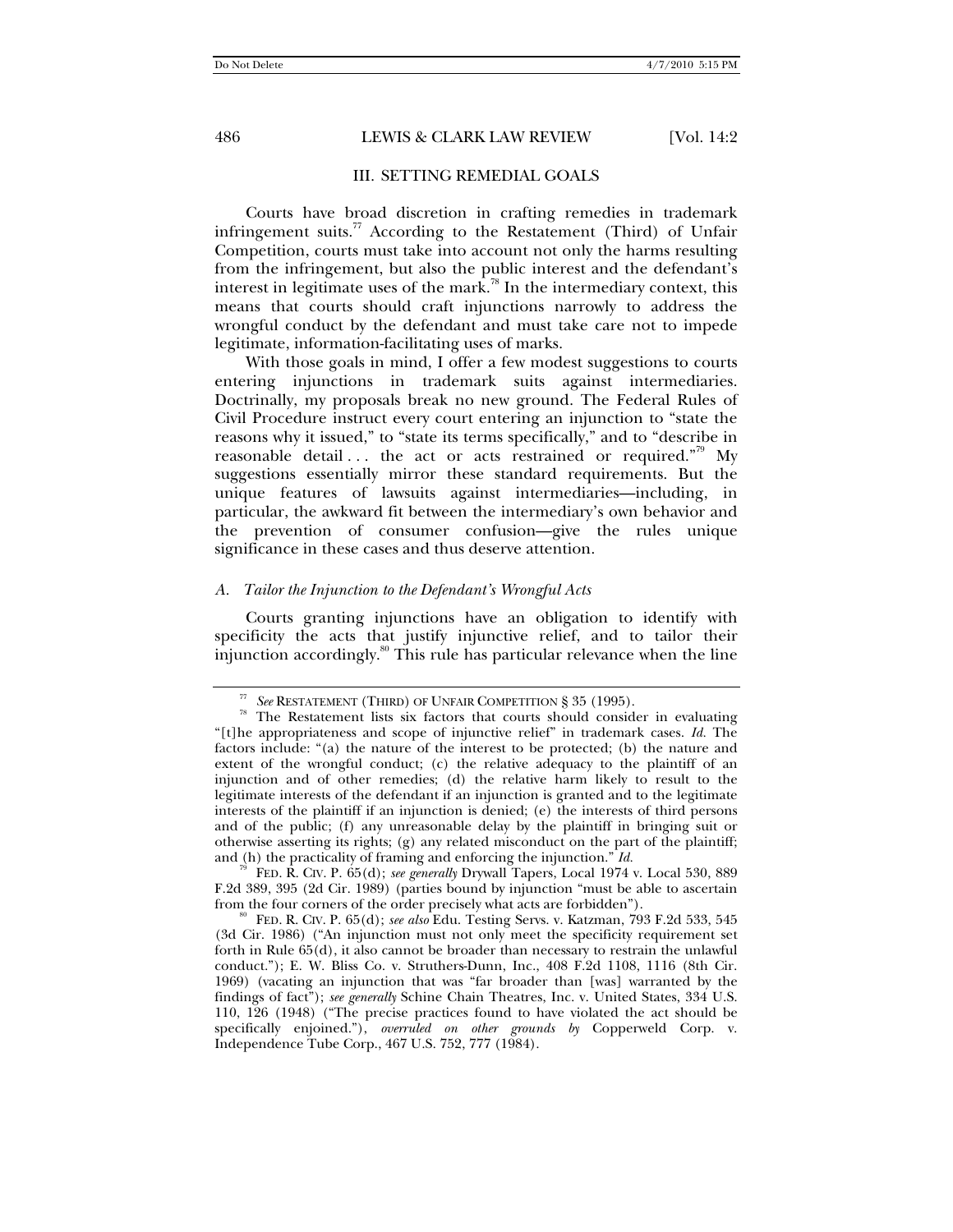between lawful and unlawful conduct is a fine one, so that a broad injunction could proscribe or chill legitimate behavior.<sup>81</sup>

Given the range of allegations against intermediaries and the but-for relationship between intermediary behavior and plausible claims of infringement, courts might feel tempted to broadly enjoin the use of a plaintiff's trademark after finding infringement in a particular case. They should resist this temptation.

The nature of the intermediary's wrongful act should dictate the nature of the injunction. If the court finds infringement on a generalconfusion theory, it should identify with specificity how the intermediary's search policies are causing confusion, and the injunction should remedy that problem. If, for example, the search engine confuses users by failing to distinguish search results from ads, the injunction should insist on a more careful differentiation. It should not—however ardently the trademark holder might desire this result—prohibit the general use of the trademark in keyword-based advertising, because of the many legitimate and non-confusing uses of that service.<sup>82</sup> Courts should rarely, if ever, find liability based on failure to police; given that, injunctive relief should avoid imposing such an obligation.

Injunctions in failure-to-respond cases will require a careful examination of context. A court finding inadequate response to notifications of obvious infringement, for example, might order the defendant to adopt procedures that would enable a more effective response. If the procedures are adequate but result in excessively bad judgment in a particular case, the court could specify the feature of the offending ad that was likely to cause confusion and could require the intermediary to respond to future notifications regarding ads that shared that feature. In all of these cases, the remedy should surgically address the act that constituted infringement without affecting otherwise legal behavior.

### *B. Be Specific*

Courts have identified three reasons for the requirement of specificity in crafting injunctive relief:

[First, it] prevents uncertainty on the part of those faced with injunctive orders and gives them explicit notice of what conduct is unlawful. Second, it allows a reviewing court "to know precisely what it is reviewing." . . . [Third,] a specific injunction allows those who are protected by its terms to know when the order is being

<sup>81</sup> *Cf.* Am. Can Co. v. Mansukhani, 742 F.2d 314, 330 (7th Cir. 1984) (finding an injunction overly broad when "the original scope of the valid trade secrets was so narrow that expanded protection would tend to restrict competition").<br><sup>82</sup> *See, e.g.*, e360 Insight v. Spamhaus Project, 500 F.3d 594, 605 (7th Cir. 2007)

<sup>(</sup>vacating an injunction where "the relief awarded does not bear a legitimate relationship to the facts necessary to support" a judgment against the defendant).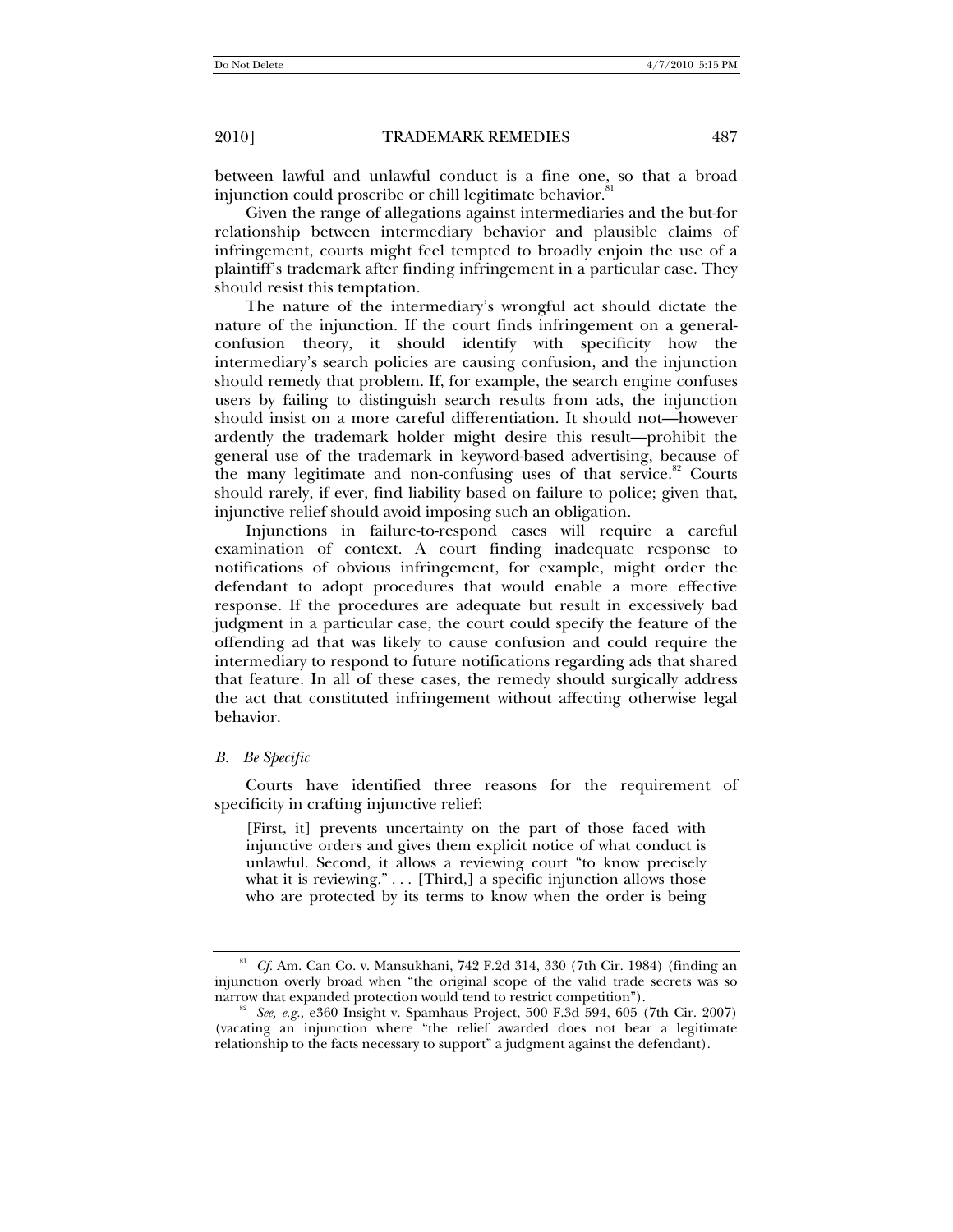violated so that they may then effectively police the order and enforce its mandate.

These rationales have special salience in cases involving uncertain boundaries between lawful and unlawful behavior.<sup>84</sup> In these cases, courts must put parties on notice of which acts are illegal and will violate the injunction. The absence of such guidance leaves parties guessing as to whether their behavior falls within or beyond the injunction. This guessing game could have three outcomes, all undesirable: the defendant could guess wrong and engage in behavior that she viewed as protected but turns out to form a basis for contempt; she could guess wrong in the other direction and abstain from behavior that is desirable and legal; or she could guess correctly but be moved by risk-aversion to avoid behavior that falls close to the line.

This rule, too, has implications for intermediary claims. Because of the significant non-infringing uses of trademarks online, courts must use specificity in identifying behavior that they view as unlawful. In generalconfusion claims, the court should not simply insist that the intermediary change its policies to cure any confusion; it should specify exactly how the intermediary should alter its labeling or other practices to reduce the risk of confusion. In failure-to-respond claims, courts should identify the steps that an intermediary must take to improve the quality of its response to notice of infringement.

### *C. Protect Lawful Uses*

My third suggestion relates closely to the first one: courts should ensure that injunctions neither proscribe nor chill legitimate uses of marks, particularly those that promote trademark law's goals.<sup>85</sup> In crafting

<sup>&</sup>lt;sup>83</sup> Daniels v. Woodbury County, 742 F.2d 1128, 1134 (8th Cir. 1984) (quoting Schmidt v. Lessard, 414 U.S. 473, 476–77 (1974)).

See Ideal Toy Corp. v. Plawner Toy Mfg. Corp., 685 F.2d 78, 83 (3d Cir. 1982) (vacating a trademark injunction that "unreasonably requires the parties to guess at the kinds of conduct that will be deemed infringement"); *see also* Am. Red Cross v. Palm Beach Blood Bank, Inc., 143 F.3d 1407, 1412 (11th Cir. 1998) (noting that defendant "should not have to risk citation for contempt in order to determine the true scope of activity barred by the district court's order"); *Am. Can Co.*, 742 F.2d at 333 ("The defendants cannot be expected to decide, even with caution, under the threat of contempt whether their conduct is lawful without more guidance from the court."); *E. W. Bliss Co.*, 408 F.2d at 1114 (reversing an injunction when "[t]he lower court appears inclined to let the defendants reach the legal conclusion that a particular design concept is a 'trade secret' of [the plaintiff]. These defendants would then be able to test their legal opinion on the law of trade secrets and their technical opinion on the state of the prior art in a proceeding to show cause why they should

not be held in contempt."). 85 *See* NAACP v. Claiborne Hardware Co., 458 U.S. 886, 924 n.67 (1982) (vacating an injunction that encompassed legal behavior, noting that the "injunction must be modified to restrain only unlawful conduct and the persons responsible for conduct of that character"); Calvin Klein Cosmetics Corp. v. Parfums de Coeur, Ltd., 824 F.2d 665, 669 (8th Cir. 1987) (vacating an order that "too broadly requires [the